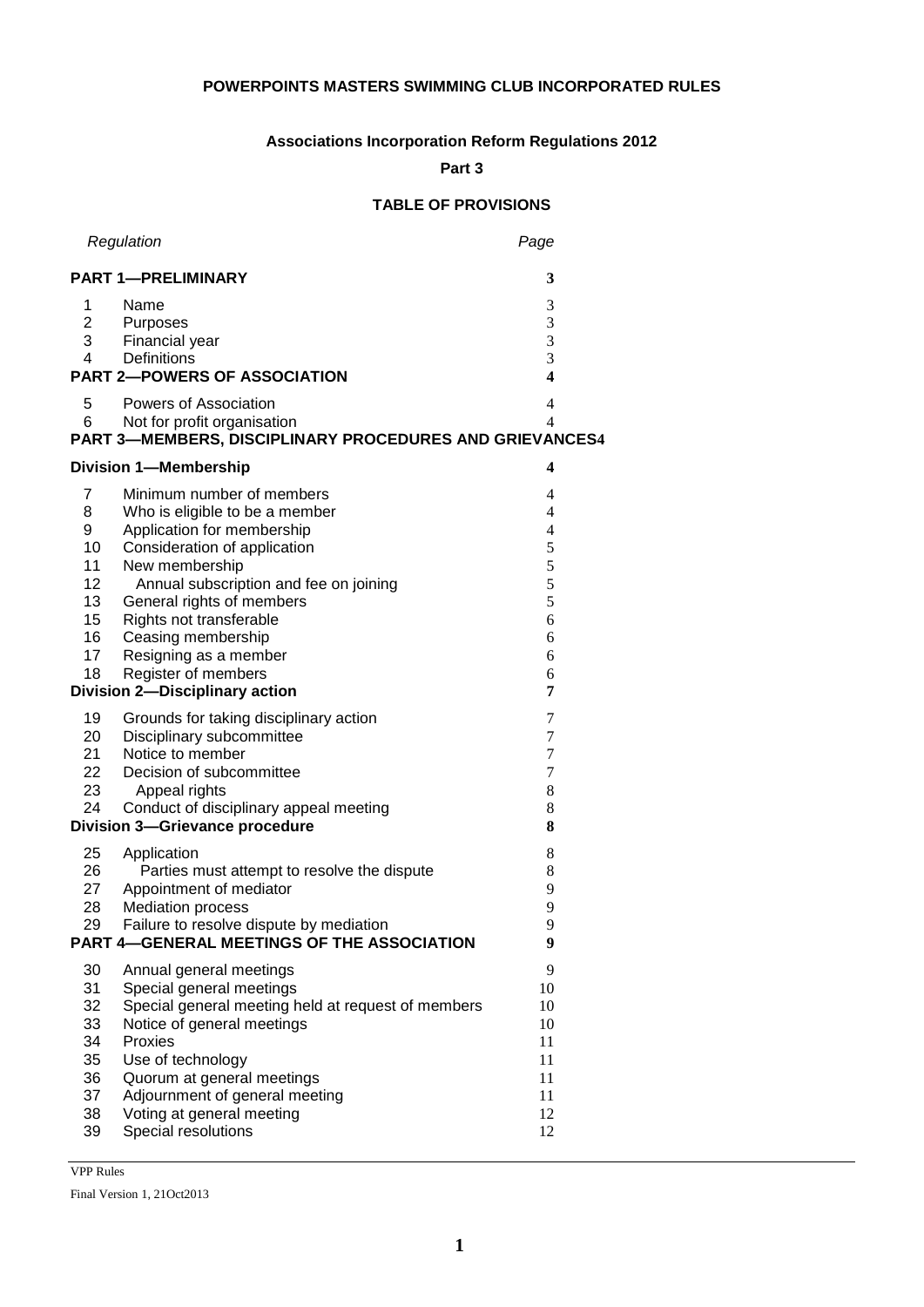| 40<br>41<br><b>PART 5-COMMITTEE</b>                                                                                                                                                         | Determining whether resolution carried<br>Minutes of general meeting                                                                                                                                                                                                                                                 | 12<br>13<br>13                                                                         |  |
|---------------------------------------------------------------------------------------------------------------------------------------------------------------------------------------------|----------------------------------------------------------------------------------------------------------------------------------------------------------------------------------------------------------------------------------------------------------------------------------------------------------------------|----------------------------------------------------------------------------------------|--|
| <b>Division 1-Powers of Committee</b>                                                                                                                                                       |                                                                                                                                                                                                                                                                                                                      | 13                                                                                     |  |
| 42<br>43<br>Delegation                                                                                                                                                                      | Role and powers<br>Division 2-Composition of Committee and duties of members 13                                                                                                                                                                                                                                      | 13<br>13                                                                               |  |
| 44<br><b>General Duties</b><br>45<br>46<br>47<br>Secretary<br>48<br>Treasurer<br>49<br>50<br>51<br>Nominations<br>52<br>53<br>54<br>55<br><b>Ballot</b><br>Term of office<br>56<br>57<br>58 | <b>Composition of Committee</b><br><b>President and Vice-President</b><br>Club Registrar<br>Who is eligible to be a Committee member<br>Positions to be declared vacant<br>Election of President etc.<br>Election of ordinary members<br>Vacation of office<br>Filling casual vacancies                              | 13<br>14<br>14<br>14<br>15<br>15<br>15<br>15<br>15<br>15<br>16<br>16<br>17<br>17<br>17 |  |
| 59<br>60<br>61<br>62<br>63<br>64<br>Quorum<br>Voting<br>65<br>Conflict of interest<br>66<br>67<br>68<br>69<br>70<br>71                                                                      | <b>Division 4-Meetings of Committee</b><br><b>Meetings of Committee</b><br>Notice of meetings<br>Urgent meetings<br>Procedure and order of business<br>Use of technology<br>Minutes of meeting<br>Leave of absence<br><b>PART 6-FINANCIAL MATTERS</b><br>Source of funds<br>Management of funds<br>Financial records | 17<br>17<br>18<br>18<br>18<br>18<br>18<br>18<br>19<br>19<br>19<br>19<br>19<br>19<br>20 |  |
| 72                                                                                                                                                                                          | <b>Financial statements</b><br><b>PART 7-GENERAL MATTERS</b>                                                                                                                                                                                                                                                         | 20<br>20                                                                               |  |
| 73<br>Common seal<br>74<br>75<br>76<br>77<br>78                                                                                                                                             | Registered address<br>Notice requirements<br>Custody and inspection of books and records<br>Winding up and cancellation<br>Alteration of Rules                                                                                                                                                                       | 20<br>20<br>20<br>21<br>21<br>22                                                       |  |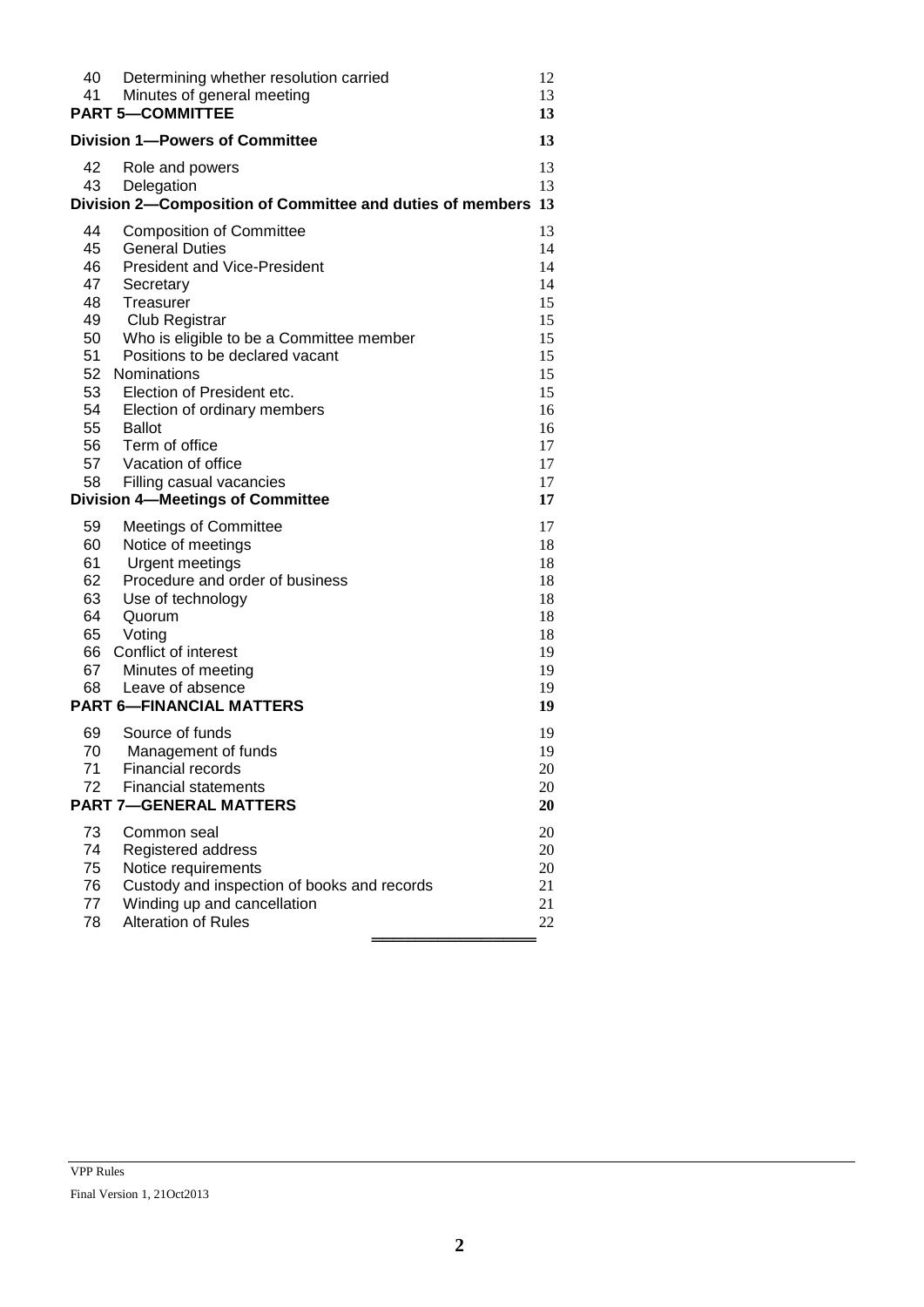### **Powerpoints Masters Swimming Club Incorporated Rules for an Incorporated Association**

#### **Note**

The persons who from time to time are members of the Association are an incorporated association by the name given in rule 1 of these Rules.

Under section 46 of the **Associations Incorporation Reform Act 2012**, these Rules are taken to constitute the terms of a contract between the Association and its members.

#### **PART 1—PRELIMINARY**

#### **1 Name**

The name of the incorporated association is "Powerpoints Masters Swimming Club Incorporated".

### **Note**

Under section 23 of the Act, the name of the association and its registration number must appear on all its business documents.

### **2 Purposes**

The purposes of the association are to encourage adults of 18 years and over to swim regularly for fitness, general health, social interaction and the occasional friendly competition.

#### **3 Financial year**

The financial year of the Association is each period of 12 months ending on 31 December.

### **4 Definitions**

In these Rules—

- **absolute majority**, of the Committee, means a majority of the committee members currently holding office and entitled to vote at the time (as distinct from a majority of committee members present at a committee meeting);
- *Chairperson*, of a general meeting or committee meeting, means the person chairing the meeting as required under rule 46;

**Committee** means the Committee having management of the business of the Association;

- *committee meeting* means a meeting of the Committee held in accordance with these Rules;
- *committee member* means a member of the Committee elected or appointed under Division 3 of Part 5;
- *disciplinary appeal meeting* means a meeting of the members of the Association convened under rule 23(3);

*disciplinary meeting* means a meeting of the Committee convened for the purposes of rule 22;

*disciplinary subcommittee* means the subcommittee appointed under rule 20;

*financial year* means the 12 month period specified in rule 3;

- *general meeting* means a general meeting of the members of the Association convened in accordance with Part 4 and includes an annual general meeting, a special general meeting and a disciplinary appeal meeting;
- *life member* means membership of the Association conferred by the Committee upon an ordinary member for the life of the member

*member* means a member of the Association;

- *member entitled to vote* means a member who under rule 13(2) is entitled to vote at a general meeting;
- *Masters Swimming Victoria (MSV)* is the state organisation to whom the Association is affiliated and in its turn is affiliated to Masters Swimming Australia (MSA) which is the national organisation of masters swimming in Australia.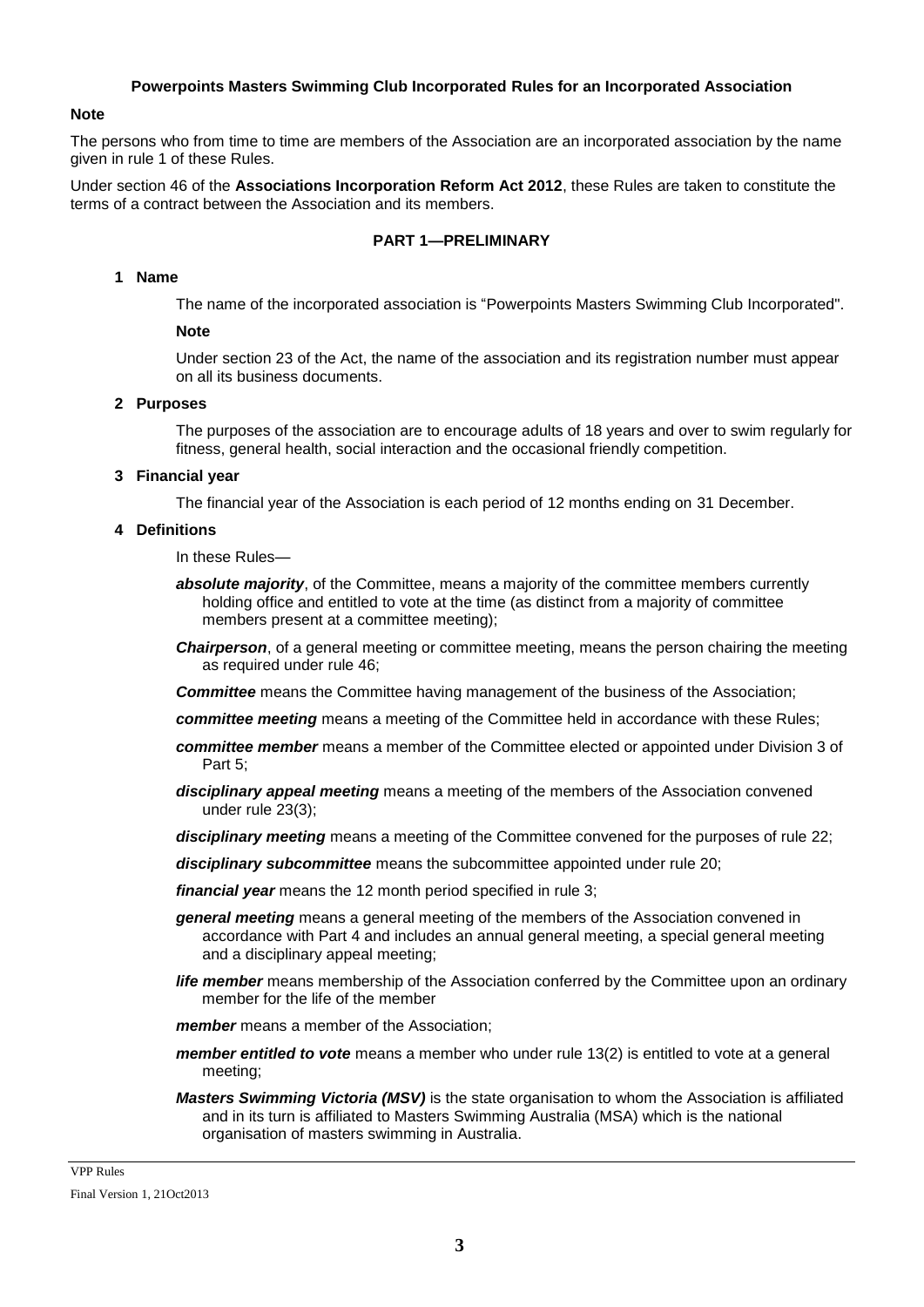*special resolution* means a resolution that requires not less than three-quarters of the members voting at a general meeting, whether in person or by proxy, to vote in favour of the resolution;

*the Act* means the **Associations Incorporation Reform Act 2012** and includes any regulations made under that Act;

*the Registrar* means the Registrar of Incorporated Associations.

# **PART 2—POWERS OF ASSOCIATION**

## **5 Powers of Association**

- (1) Subject to the Act, the Association has power to do all things incidental or conducive to achieve its purposes.
- (2) Without limiting subrule (1), the Association may—
	- (a) acquire, hold and dispose of real or personal property;
	- (b) open and operate accounts with financial institutions;
	- (c) invest its money in any security in which trust monies may lawfully be invested;
	- (d) raise and borrow money on any terms and in any manner as it thinks fit;
	- (e) secure the repayment of money raised or borrowed, or the payment of a debt or liability;
	- (f) appoint agents to transact business on its behalf;
	- (g) enter into any other contract it considers necessary or desirable.
- (3) The Association may only exercise its powers and use its income and assets (including any surplus) for its purposes.

#### **6 Not for profit organisation**

- (1) The Association must not distribute any surplus, income or assets directly or indirectly to its members.
- (2) Subrule (1) does not prevent the Association from paying a member—
	- (a) reimbursement for expenses properly incurred by the member; or
	- (b) for goods or services provided by the member—

if this is done in good faith on terms no more favourable than if the member was not a member.

#### **Note**

Section 33 of the Act provides that an incorporated association must not secure pecuniary profit for its members. Section 4 of the Act sets out in more detail the circumstances under which an incorporated association is not taken to secure pecuniary profit for its members.

# **PART 3—MEMBERS, DISCIPLINARY PROCEDURES AND GRIEVANCES**

# **Division 1—Membership**

#### **7 Minimum number of members**

The Association must have at least 5 members.

#### **8 Who is eligible to be a member**

Any person who supports the purposes of the Association is eligible for membership.

# **9 Application for membership**

- (1) To apply to become a member of the Association, a person must submit a written application to a Club Registrar stating that the person—
	- (a) wishes to become a member of the Association; and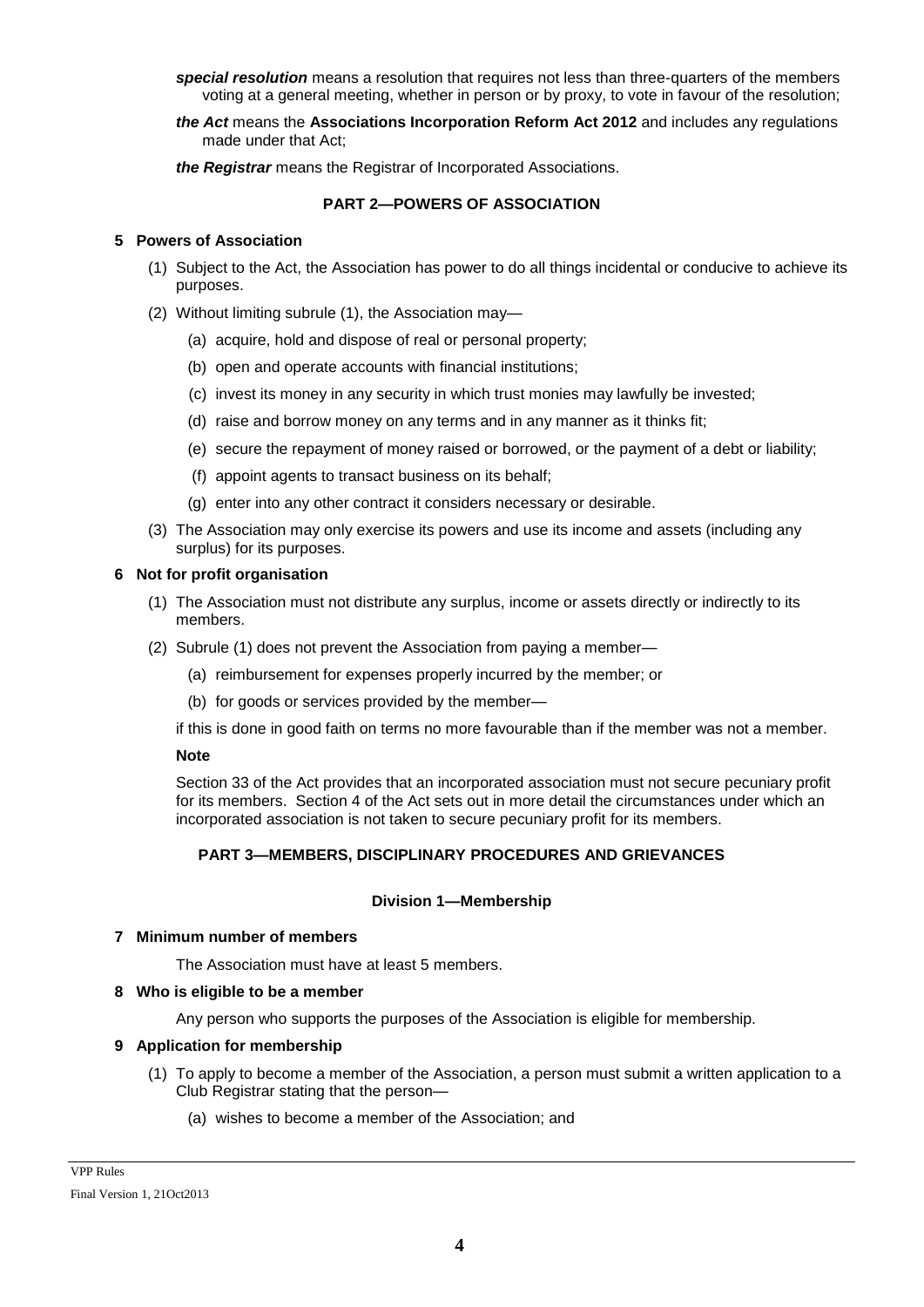- (b) supports the purposes of the Association; and
- (c) agrees to comply with these Rules; and

(d) satisfies the prescribes swimming standard as shall be determined by the Committee from time to time; and

- (e) is aged 18 years or above.
- (2) The application—

.

- (a) must be signed by the applicant; and
- (b) may be accompanied by the joining fee.

**Note**

The joining fee is the fee (if any) determined by the Association under rule 12(3).

### **10 Consideration of application**

- (1) As soon as practicable after an application for membership is received, the Committee must decide by resolution whether to accept or reject the application.
- (2) The Committee must notify the applicant in writing of its decision as soon as practicable after the decision is made.
- (3) If the Committee rejects the application, it must return any money accompanying the application to the applicant.
- (4) No reason need be given for the rejection of an application.

### **11 New membership**

- (1) If an application for membership is approved by the Committee—
	- (a) the resolution to accept the membership must be recorded in the minutes of the committee meeting; and
	- (b) the Secretary must, as soon as practicable, enter the name and address of the new member, and the date of becoming a member, in the register of members.
- (2) A person becomes a member of the Association and, subject to rule 13(2), is entitled to exercise his or her rights of membership from the date, whichever is the later, on which—
	- (a) the Committee approves the person's membership; or
	- (b) the person pays the joining fee.

# **12 Annual subscription and fee on joining**

- (1) At each annual general meeting, the Association must determine—
	- (a) the amount of the annual subscription (if any) for the following financial year; and
	- (b) the date for payment of the annual subscription.
- (2) The Association may determine that any new member who joins after the start of a financial year must, for that financial year, pay a fee equal to—
	- (a) the full annual subscription; or
	- (b) a subscription of 16 months at a price as determined by Masters Swimming Victoria (MSV) is available if members join after 1st September of any year
- (3) The rights of a member (including the right to vote) who has not paid the annual subscription by the due date are suspended until the subscription is paid.

# **13 General rights of members**

- (1) A member of the Association who is entitled to vote has the right—
	- (a) to receive notice of general meetings and of proposed special resolutions in the manner and time prescribed by these Rules; and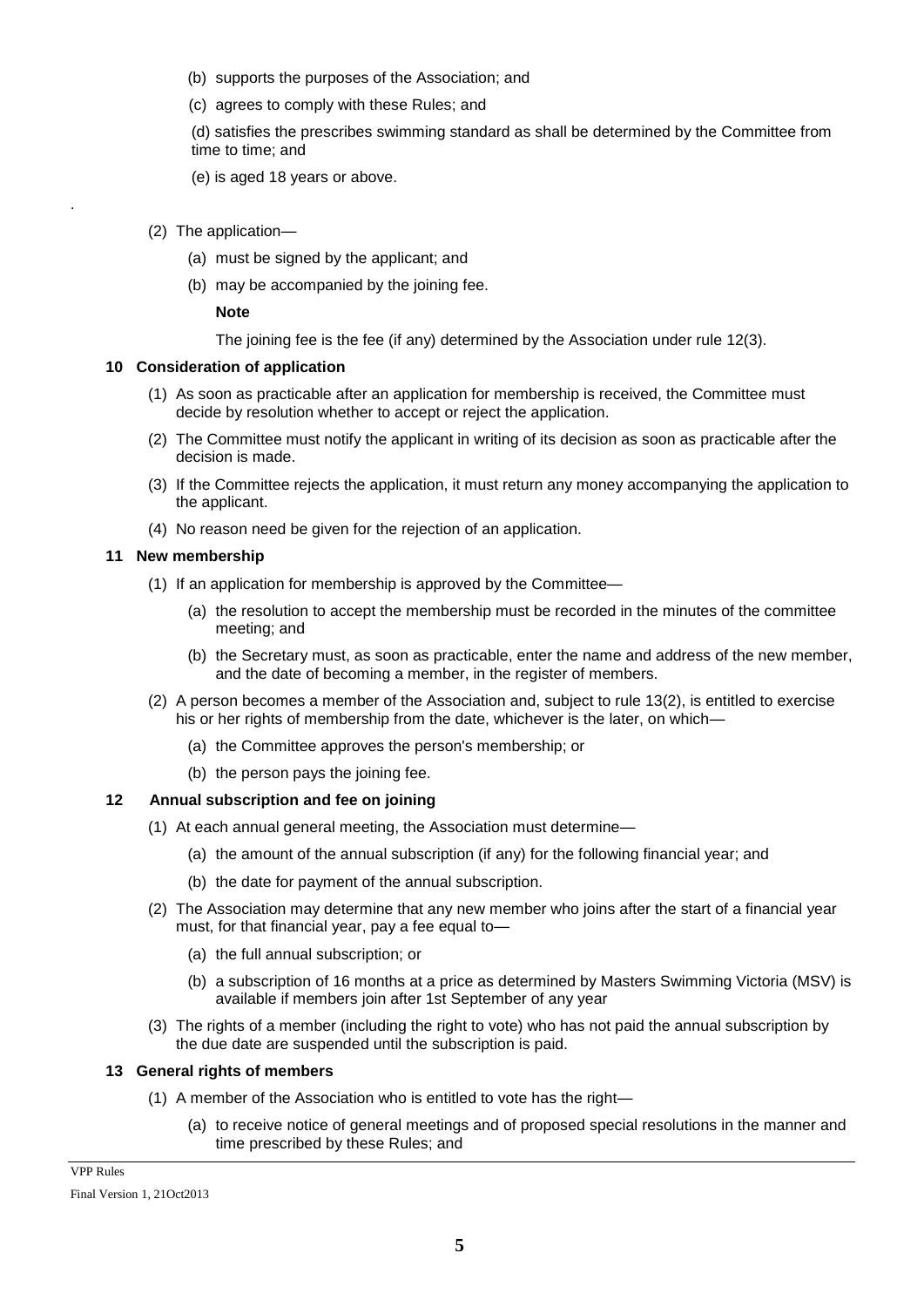- (b) to submit items of business for consideration at a general meeting; and
- (c) to attend and be heard at general meetings; and
- (d) to vote at a general meeting; and
- (e) to have access to the minutes of general meetings and other documents of the Association as provided under rule 75; and
- (f) to inspect the register of members.
- (2) A member is entitled to vote if—
	- (a) the member is a member other than an associate member; and
	- (b) more than 10 business days have passed since he or she became a member of the Association; and
	- (c) the member's membership rights are not suspended for any reason.

### **15 Rights not transferable**

The rights of a member are not transferable and end when membership ceases.

### **16 Ceasing membership**

- (1) The membership of a person ceases on resignation, expulsion or death.
- (2) If a person ceases to be a member of the Association, the Secretary must, as soon as practicable, enter the date the person ceased to be a member in the register of members.

### **17 Resigning as a member**

(1) A member may resign by notice in writing given to the Association.

### **Note**

Rule 74(3) sets out how notice may be given to the association. It includes by post or by handing the notice to a member of the committee.

- (2) A member is taken to have resigned if—
	- (a) the member's annual subscription is more than 12 months in arrears.

# **18 Register of members**

- (1) The Club Registrar must maintain the register of members on the database of all members, provided and maintained by MSV that includes—
	- (a) for each current member—
		- (i) the member's name;
		- (ii) the address for notice last given by the member;
		- (iii) the date of becoming a member;
		- (iv) if the member is a life member, a note to that effect;
		- (v) any other information determined by the Committee; and
	- (b) for each former member, the date of ceasing to be a member.
- (2) Any member may, at a reasonable time and free of charge, inspect the register of members.

#### **Note**

Under section 59 of the Act, access to the personal information of a person recorded in the register of members may be restricted in certain circumstances. Section 58 of the Act provides that it is an offence to make improper use of information about a person obtained from the Register of Members.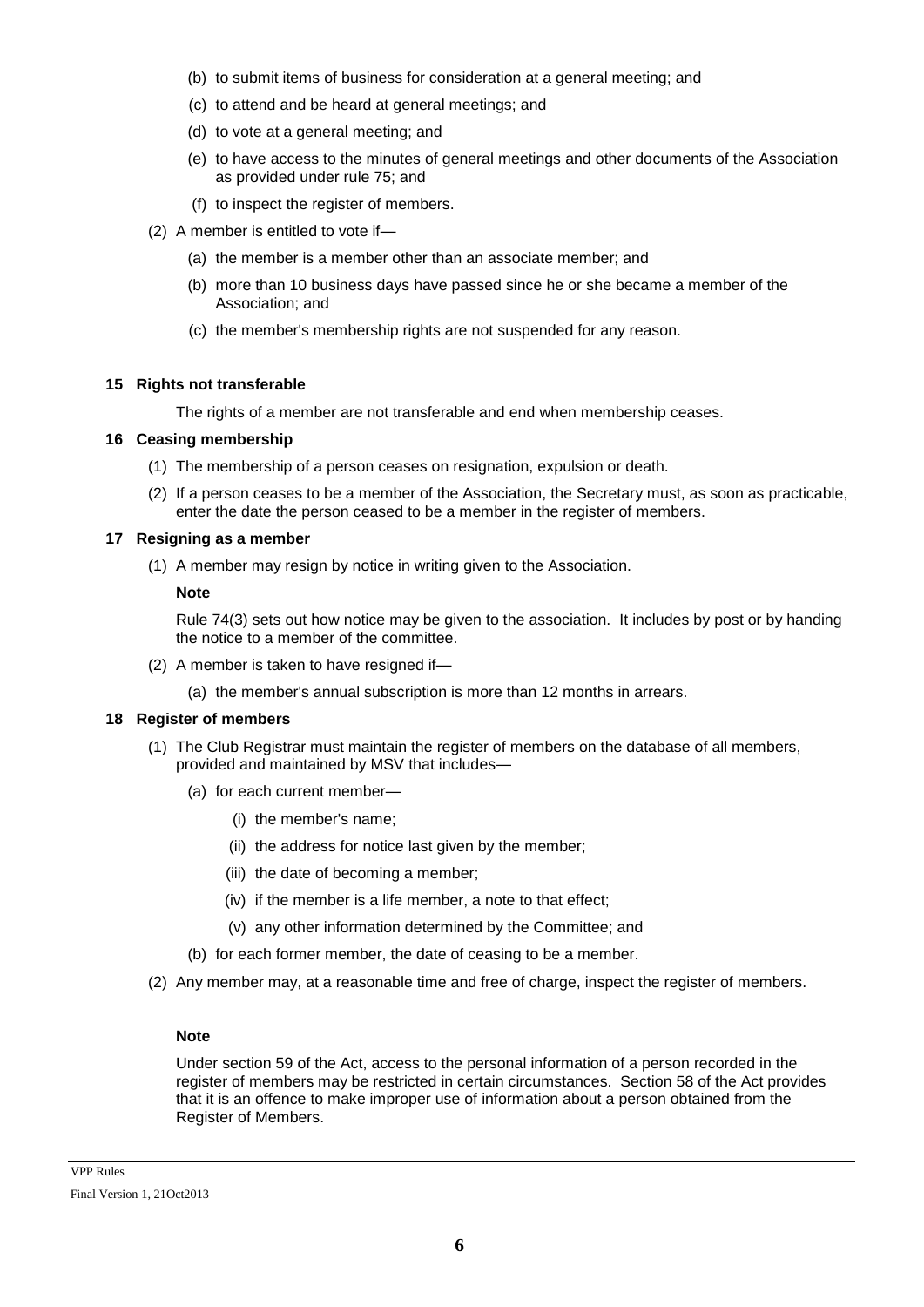## **19 Grounds for taking disciplinary action**

The Association may take disciplinary action against a member in accordance with this Division if it is determined that the member—

- (a) has failed to comply with these Rules; or
- (b) refuses to support the purposes of the Association; or
- (c) has engaged in conduct prejudicial to the Association.

### **20 Disciplinary subcommittee**

- (1) If the Committee is satisfied that there are sufficient grounds for taking disciplinary action against a member, the Committee must appoint a disciplinary subcommittee to hear the matter and determine what action, if any, to take against the member.
- (2) The members of the disciplinary subcommittee—
	- (a) may be Committee members, members of the Association or anyone else; but
	- (b) must not be biased against, or in favour of, the member concerned.

# **21 Notice to member**

- (1) Before disciplinary action is taken against a member, the Secretary must give written notice to the member—
	- (a) stating that the Association proposes to take disciplinary action against the member; and
	- (b) stating the grounds for the proposed disciplinary action; and
	- (c) specifying the date, place and time of the meeting at which the disciplinary subcommittee intends to consider the disciplinary action (the *disciplinary meeting*); and
	- (d) advising the member that he or she may do one or both of the following—
		- (i) attend the disciplinary meeting and address the disciplinary subcommittee at that meeting;
		- (ii) give a written statement to the disciplinary subcommittee at any time before the disciplinary meeting; and
	- (e) setting out the member's appeal rights under rule 23.
- (2) The notice must be given no earlier than 28 days, and no later than 14 days, before the disciplinary meeting is held.

#### **22 Decision of subcommittee**

- (1) At the disciplinary meeting, the disciplinary subcommittee must—
	- (a) give the member an opportunity to be heard; and
	- (b) consider any written statement submitted by the member.
- (2) After complying with subrule (1), the disciplinary subcommittee may—
	- (a) take no further action against the member; or
	- (b) subject to subrule (3)—
		- (i) reprimand the member; or
		- (ii) suspend the membership rights of the member for a specified period; or
		- (iii) expel the member from the Association.
- (3) The disciplinary subcommittee may not fine the member.
- (4) The suspension of membership rights or the expulsion of a member by the disciplinary subcommittee under this rule takes effect immediately after the vote is passed.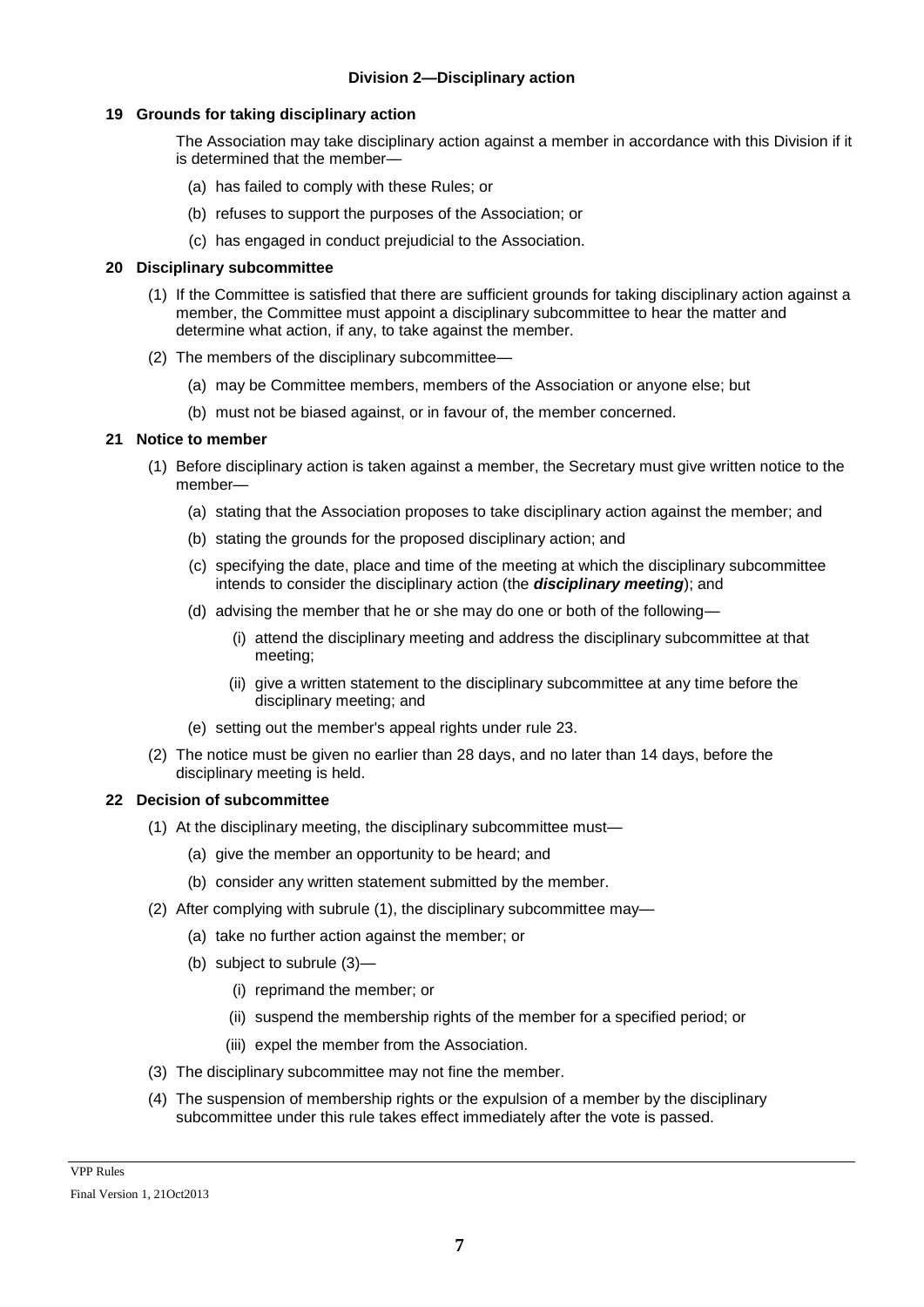# **23 Appeal rights**

- (1) A person whose membership rights have been suspended or who has been expelled from the Association under rule 22 may give notice to the effect that he or she wishes to appeal against the suspension or expulsion.
- (2) The notice must be in writing and given—
	- (a) to the disciplinary subcommittee immediately after the vote to suspend or expel the person is taken; or
	- (b) to the Secretary not later than 48 hours after the vote.
- (3) If a person has given notice under subrule (2), a disciplinary appeal meeting must be convened by the Committee as soon as practicable, but in any event not later than 21 days, after the notice is received.
- (4) Notice of the disciplinary appeal meeting must be given to each member of the Association who is entitled to vote as soon as practicable and must—
	- (a) specify the date, time and place of the meeting; and
	- (b) state—
		- (i) the name of the person against whom the disciplinary action has been taken; and
		- (ii) the grounds for taking that action; and
		- (iii) that at the disciplinary appeal meeting the members present must vote on whether the decision to suspend or expel the person should be upheld or revoked.

# **24 Conduct of disciplinary appeal meeting**

- (1) At a disciplinary appeal meeting—
	- (a) no business other than the question of the appeal may be conducted; and
	- (b) the Committee must state the grounds for suspending or expelling the member and the reasons for taking that action; and
	- (c) the person whose membership has been suspended or who has been expelled must be given an opportunity to be heard.
- (2) After complying with subrule (1), the members present and entitled to vote at the meeting must vote by secret ballot on the question of whether the decision to suspend or expel the person should be upheld or revoked.
- (3) A member may not vote by proxy at the meeting.
- (4) The decision is upheld if not less than three quarters of the members voting at the meeting vote in favour of the decision.

# **Division 3—Grievance procedure**

# **25 Application**

- (1) The grievance procedure set out in this Division applies to disputes under these Rules between—
	- (a) a member and another member;
	- (b) a member and the Committee;
	- (c) a member and the Association.
- (2) A member must not initiate a grievance procedure in relation to a matter that is the subject of a disciplinary procedure until the disciplinary procedure has been completed.

#### **26 Parties must attempt to resolve the dispute**

The parties to a dispute must attempt to resolve the dispute between themselves within 14 days of the dispute coming to the attention of each party.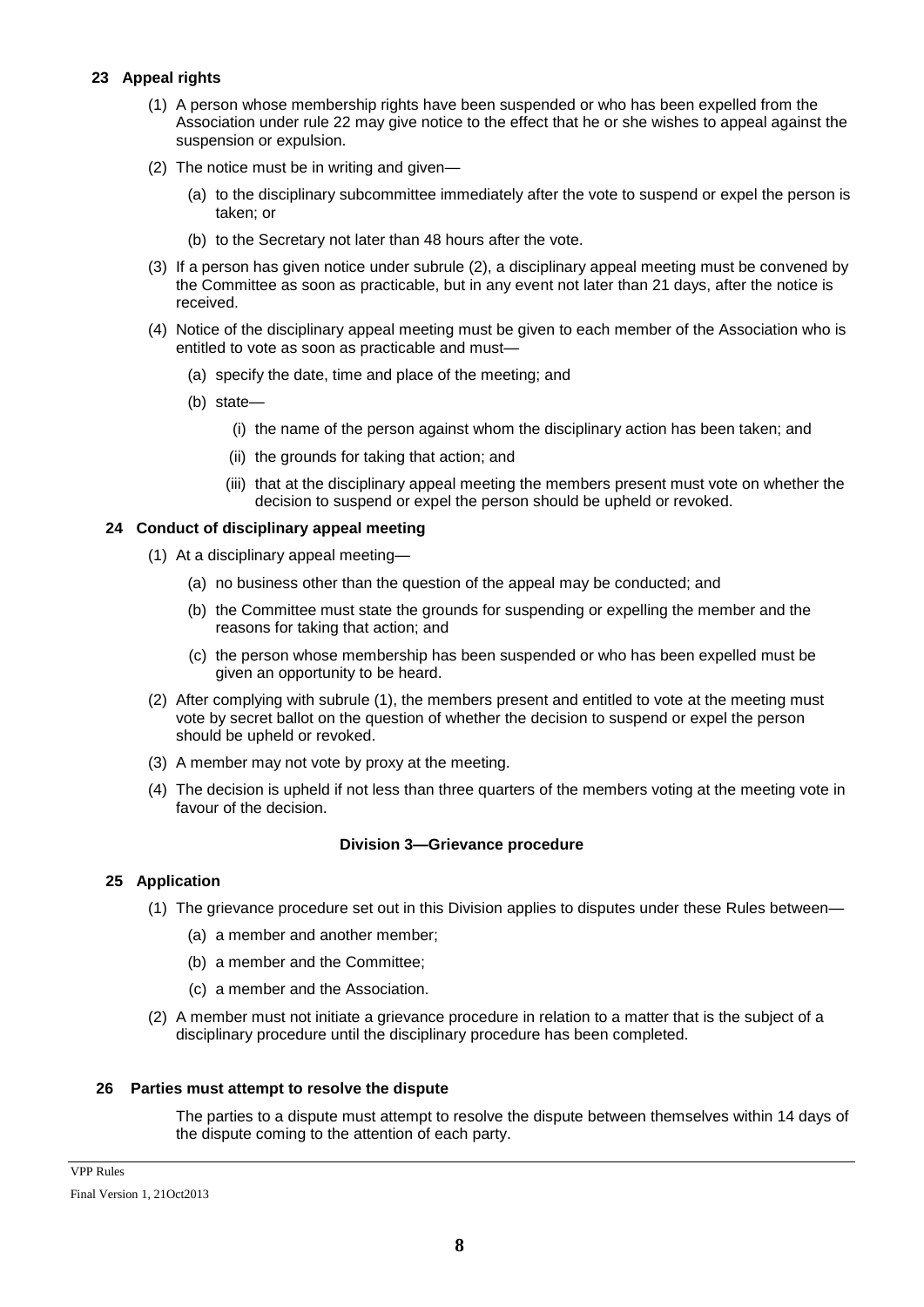## **27 Appointment of mediator**

- (1) If the parties to a dispute are unable to resolve the dispute between themselves within the time required by rule 26, the parties must within 10 days—
	- (a) notify the Committee of the dispute; and
	- (b) agree to or request the appointment of a mediator; and
	- (c) attempt in good faith to settle the dispute by mediation.
- (2) The mediator must be—
	- (a) a person chosen by agreement between the parties; or
	- (b) in the absence of agreement—
		- (i) if the dispute is between a member and another member—a person appointed by the Committee; or
		- (ii) if the dispute is between a member and the Committee or the Association—a person appointed or employed by the Dispute Settlement Centre of Victoria.
- (3) A mediator appointed by the Committee may be a member or former member of the Association but in any case must not be a person who—
	- (a) has a personal interest in the dispute; or
	- (b) is biased in favour of or against any party.

### **28 Mediation process**

- (1) The mediator to the dispute, in conducting the mediation, must—
	- (a) give each party every opportunity to be heard; and
	- (b) allow due consideration by all parties of any written statement submitted by any party; and
	- (c) ensure that natural justice is accorded to the parties throughout the mediation process.
- (2) The mediator must not determine the dispute.

# **29 Failure to resolve dispute by mediation**

If the mediation process does not resolve the dispute, the parties may seek to resolve the dispute in accordance with the Act or otherwise at law.

# **PART 4—GENERAL MEETINGS OF THE ASSOCIATION**

#### **30 Annual general meetings**

- (1) The Committee must convene an annual general meeting of the Association to be held within 5 months after the end of each financial year.
- (2) Despite subrule (1), the Association may hold its first annual general meeting at any time within 18 months after its incorporation.
- (3) The Committee may determine the date, time and place of the annual general meeting.
- (4) The ordinary business of the annual general meeting is as follows—
	- (a) to confirm the minutes of the previous annual general meeting and of any special general meeting held since then;
	- (b) to receive and consider—
		- (i) the annual report of the Committee on the activities of the Association during the preceding financial year; and
		- (ii) the financial statements of the Association for the preceding financial year submitted by the Committee in accordance with Part 7 of the Act;
	- (c) to elect the members of the Committee;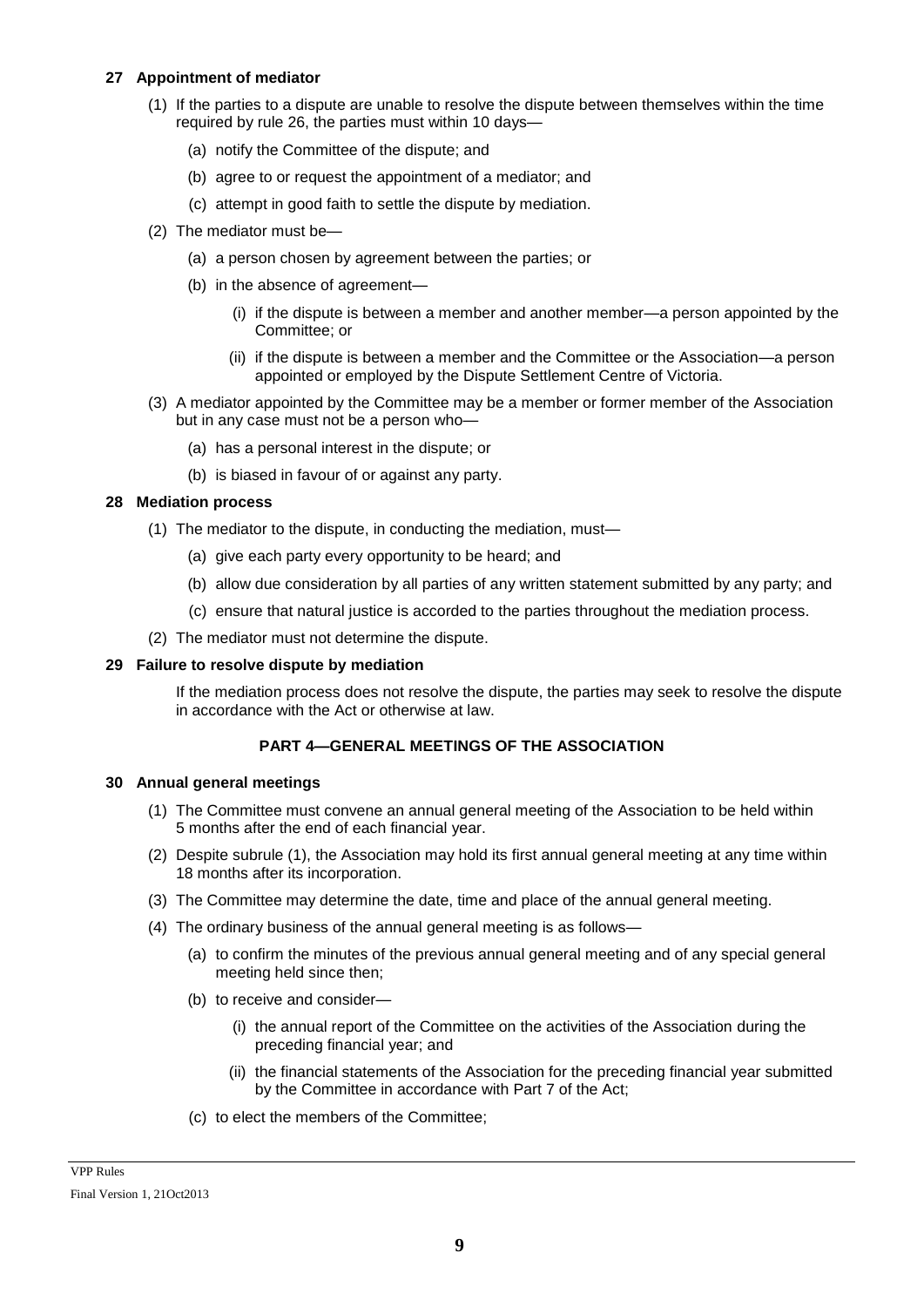- (d) to confirm or vary the amounts (if any) of the annual subscription and joining fee.
- (5) The annual general meeting may also conduct any other business of which notice has been given in accordance with these Rules.

## **31 Special general meetings**

- (1) Any general meeting of the Association, other than an annual general meeting or a disciplinary appeal meeting, is a special general meeting.
- (2) The Committee may convene a special general meeting whenever it thinks fit.
- (3) No business other than that set out in the notice under rule 33 may be conducted at the meeting.

**Note**

General business may be considered at the meeting if it is included as an item for consideration in the notice under rule 33 and the majority of members at the meeting agree.

### **32 Special general meeting held at request of members**

- (1) The Committee must convene a special general meeting if a request to do so is made in accordance with subrule (2) by at least 10% of the total number of members.
- (2) A request for a special general meeting must—
	- (a) be in writing; and
	- (b) state the business to be considered at the meeting and any resolutions to be proposed; and
	- (c) include the names and signatures of the members requesting the meeting; and
	- (d) be given to the Secretary.
- (3) If the Committee does not convene a special general meeting within one month after the date on which the request is made, the members making the request (or any of them) may convene the special general meeting.
- (4) A special general meeting convened by members under subrule (3)—
	- (a) must be held within 3 months after the date on which the original request was made; and
	- (b) may only consider the business stated in that request.
- (5) The Association must reimburse all reasonable expenses incurred by the members convening a special general meeting under subrule (3).

# **33 Notice of general meetings**

- (1) The Secretary (or, in the case of a special general meeting convened under rule 32(3), the members convening the meeting) must give to each member of the Association—
	- (a) at least 21 days' notice of a general meeting if a special resolution is to be proposed at the meeting; or
	- (b) at least 14 days' notice of a general meeting in any other case.
- (2) The notice must—
	- (a) specify the date, time and place of the meeting; and
	- (b) indicate the general nature of each item of business to be considered at the meeting; and
	- (c) if a special resolution is to be proposed—
		- (i) state in full the proposed resolution; and
		- (ii) state the intention to propose the resolution as a special resolution; and
	- (d) comply with rule 34(5).
- (3) This rule does not apply to a disciplinary appeal meeting.

# **Note**

Rule 23(4) sets out the requirements for notice of a disciplinary appeal meeting.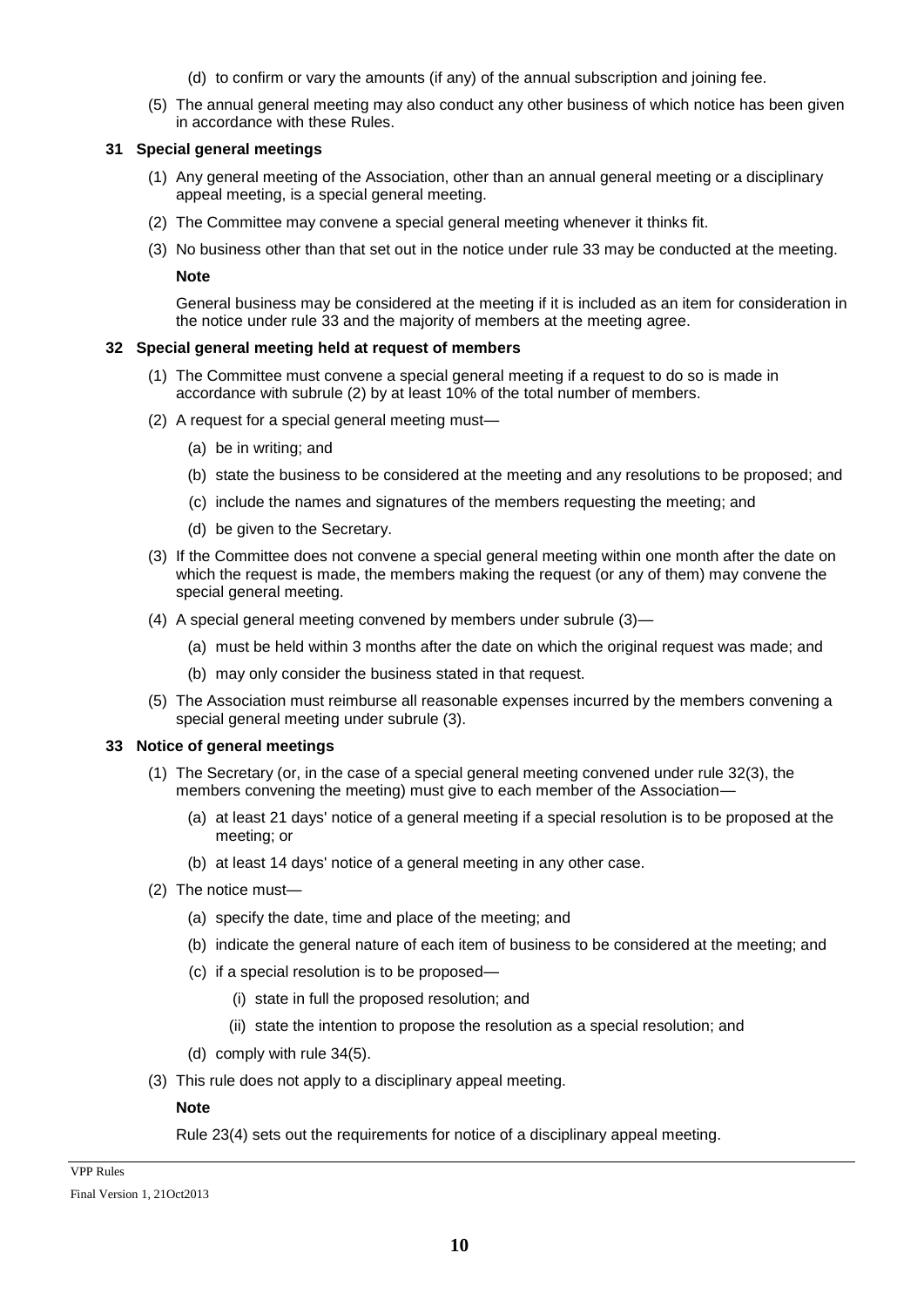### **34 Proxies**

- (1) A member may appoint another member as his or her proxy to vote and speak on his or her behalf at a general meeting other than at a disciplinary appeal meeting.
- (2) The appointment of a proxy must be in writing and signed by the member making the appointment.
- (3) The member appointing the proxy may give specific directions as to how the proxy is to vote on his or her behalf, otherwise the proxy may vote on behalf of the member in any matter as he or she sees fit.
- (4) If the Committee has approved a form for the appointment of a proxy, the member may use any other form that clearly identifies the person appointed as the member's proxy and that has been signed by the member.
- (5) Notice of a general meeting given to a member under rule 33 must—
	- (a) state that the member may appoint another member as a proxy for the meeting; and
	- (b) include a copy of any form that the Committee has approved for the appointment of a proxy.
- (6) A form appointing a proxy must be given to the Chairperson of the meeting before or at the commencement of the meeting.
- (7) A form appointing a proxy sent by post or electronically is of no effect unless it is received by the Association no later than 24 hours before the commencement of the meeting.

### **35 Use of technology**

- (1) A member not physically present at a general meeting may be permitted to participate in the meeting by the use of technology that allows that member and the members present at the meeting to clearly and simultaneously communicate with each other.
- (2) For the purposes of this Part, a member participating in a general meeting as permitted under subrule (1) is taken to be present at the meeting and, if the member votes at the meeting, is taken to have voted in person.

### **36 Quorum at general meetings**

- (1) No business may be conducted at a general meeting unless a quorum of members is present.
- (2) The quorum for a general meeting is the presence (physically, by proxy or as allowed under rule 35) of 10% of the members entitled to vote.
- (3) If a quorum is not present within 30 minutes after the notified commencement time of a general meeting—
	- (a) in the case of a meeting convened by, or at the request of, members under rule 32 the meeting must be dissolved;

#### **Note**

If a meeting convened by, or at the request of, members is dissolved under this subrule, the business that was to have been considered at the meeting is taken to have been dealt with. If members wish to have the business reconsidered at another special meeting, the members must make a new request under rule 32.

- (b) in any other case—
	- (i) the meeting must be adjourned to a date not more than 21 days after the adjournment; and
	- (ii) notice of the date, time and place to which the meeting is adjourned must be given at the meeting and confirmed by written notice given to all members as soon as practicable after the meeting.
- (4) If a quorum is not present within 30 minutes after the time to which a general meeting has been adjourned under subrule (3)(b), the members present at the meeting (if not fewer than 3) may proceed with the business of the meeting as if a quorum were present.

# **37 Adjournment of general meeting**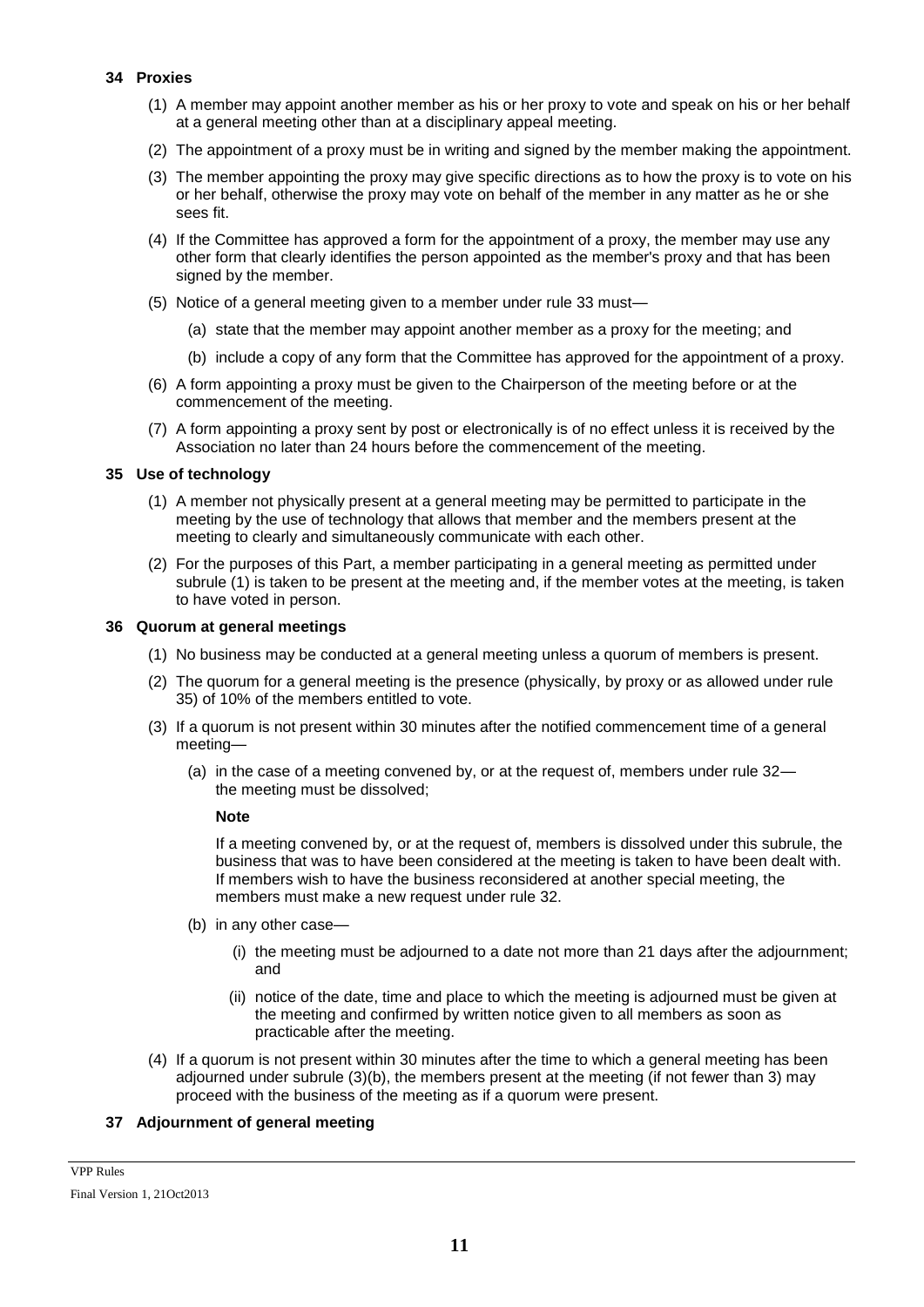- (1) The Chairperson of a general meeting at which a quorum is present may, with the consent of a majority of members present at the meeting, adjourn the meeting to another time at the same place or at another place.
- (2) Without limiting subrule (1), a meeting may be adjourned—
	- (a) if there is insufficient time to deal with the business at hand; or
	- (b) to give the members more time to consider an item of business.

## **Example**

The members may wish to have more time to examine the financial statements submitted by the Committee at an annual general meeting.

- (3) No business may be conducted on the resumption of an adjourned meeting other than the business that remained unfinished when the meeting was adjourned.
- (4) Notice of the adjournment of a meeting under this rule is not required unless the meeting is adjourned for 14 days or more, in which case notice of the meeting must be given in accordance with rule 33.

### **38 Voting at general meeting**

- (1) On any question arising at a general meeting—
	- (a) subject to subrule (3), each member who is entitled to vote has one vote; and
	- (b) members may vote personally or by proxy; and
	- (c) except in the case of a special resolution, the question must be decided on a majority of votes.
- (2) If votes are divided equally on a question, the Chairperson of the meeting has a second or casting vote.
- (3) If the question is whether or not to confirm the minutes of a previous meeting, only members who were present at that meeting may vote.
- (4) This rule does not apply to a vote at a disciplinary appeal meeting conducted under rule 24.

#### **39 Special resolutions**

A special resolution is passed if not less than three quarters of the members voting at a general meeting (whether in person or by proxy) vote in favour of the resolution.

#### **Note**

In addition to certain matters specified in the Act, a special resolution is required—

- (a) to remove a committee member from office;
- (b) to alter these Rules, including changing the name or any of the purposes of the Association.

# **40 Determining whether resolution carried**

- (1) Subject to subsection (2), the Chairperson of a general meeting may, on the basis of a show of hands, declare that a resolution has been—
	- (a) carried; or
	- (b) carried unanimously; or
	- (c) carried by a particular majority; or
	- (d) lost—

and an entry to that effect in the minutes of the meeting is conclusive proof of that fact.

- (2) If a poll (where votes are cast in writing) is demanded by three or more members on any question—
	- (a) the poll must be taken at the meeting in the manner determined by the Chairperson of the meeting; and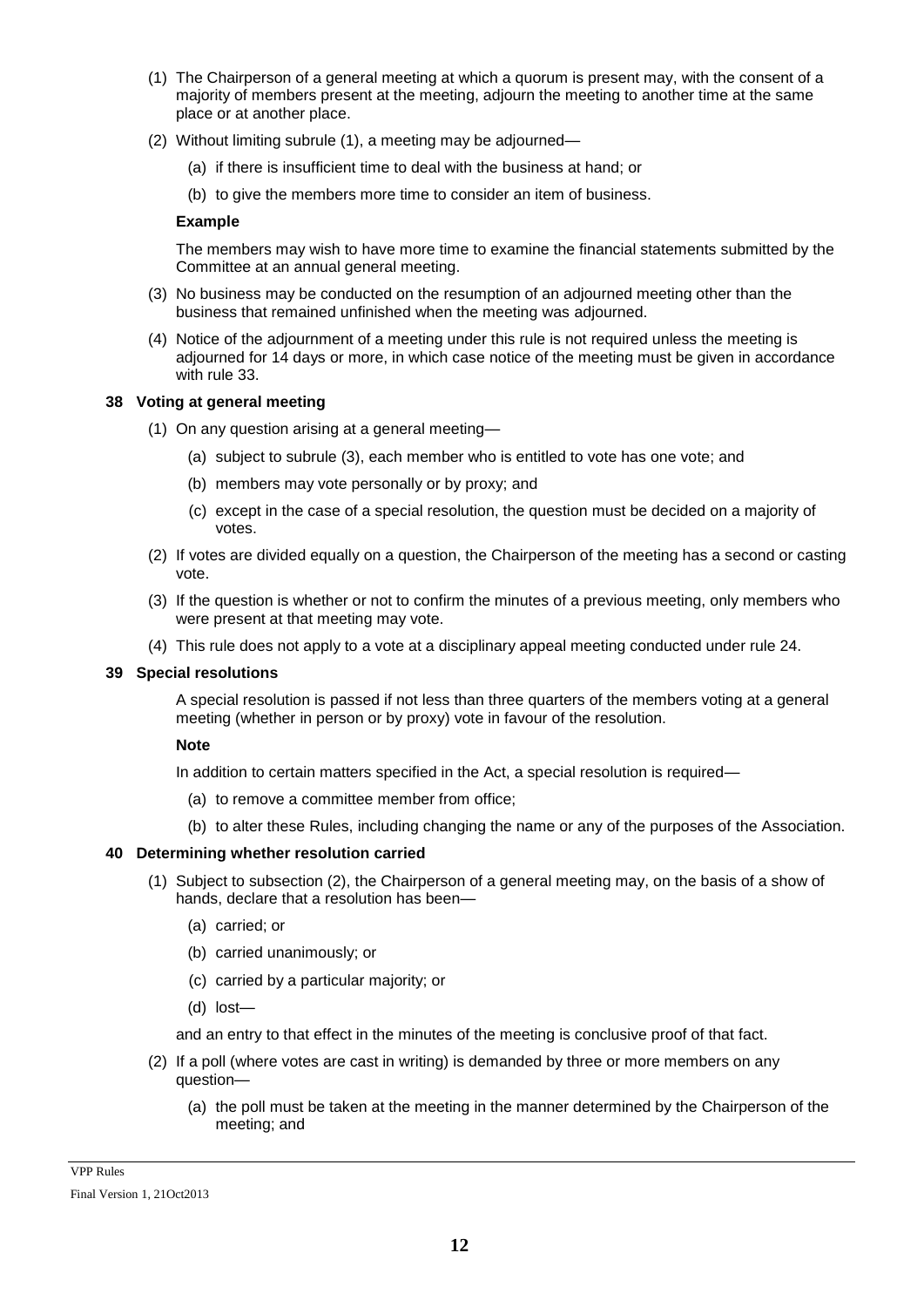- (b) the Chairperson must declare the result of the resolution on the basis of the poll.
- (3) A poll demanded on the election of the Chairperson or on a question of an adjournment must be taken immediately.
- (4) A poll demanded on any other question must be taken before the close of the meeting at a time determined by the Chairperson.

## **41 Minutes of general meeting**

- (1) The Committee must ensure that minutes are taken and kept of each general meeting.
- (2) The minutes must record the business considered at the meeting, any resolution on which a vote is taken and the result of the vote.
- (3) In addition, the minutes of each annual general meeting must include—
	- (a) the names of the members attending the meeting; and
	- (b) proxy forms given to the Chairperson of the meeting under rule 34(6); and
	- (c) the financial statements submitted to the members in accordance with rule  $30(4)(b)(ii)$ ; and
	- (d) the certificate signed by two committee members certifying that the financial statements give a true and fair view of the financial position and performance of the Association; and
	- (e) any audited accounts and auditor's report or report of a review accompanying the financial statements that are required under the Act.

# **PART 5—COMMITTEE**

### **Division 1—Powers of Committee**

### **42 Role and powers**

- (1) The business of the Association must be managed by or under the direction of a Committee.
- (2) The Committee may exercise all the powers of the Association except those powers that these Rules or the Act require to be exercised by general meetings of the members of the Association.
- (3) The Committee may—
	- (a) appoint and remove staff;
	- (b) establish subcommittees consisting of members with terms of reference it considers appropriate.

# **43 Delegation**

- (1) The Committee may delegate to a member of the Committee, a subcommittee or staff, any of its powers and functions other than—
	- (a) this power of delegation; or
	- (b) a duty imposed on the Committee by the Act or any other law.
- (2) The delegation must be in writing and may be subject to the conditions and limitations the Committee considers appropriate.
- (3) The Committee may, in writing, revoke a delegation wholly or in part.

# **Division 2—Composition of Committee and duties of members**

# **44 Composition of Committee**

The Committee consists of—

- (a) a President; and
- (b) a Vice-President; and
- (c) a Secretary; and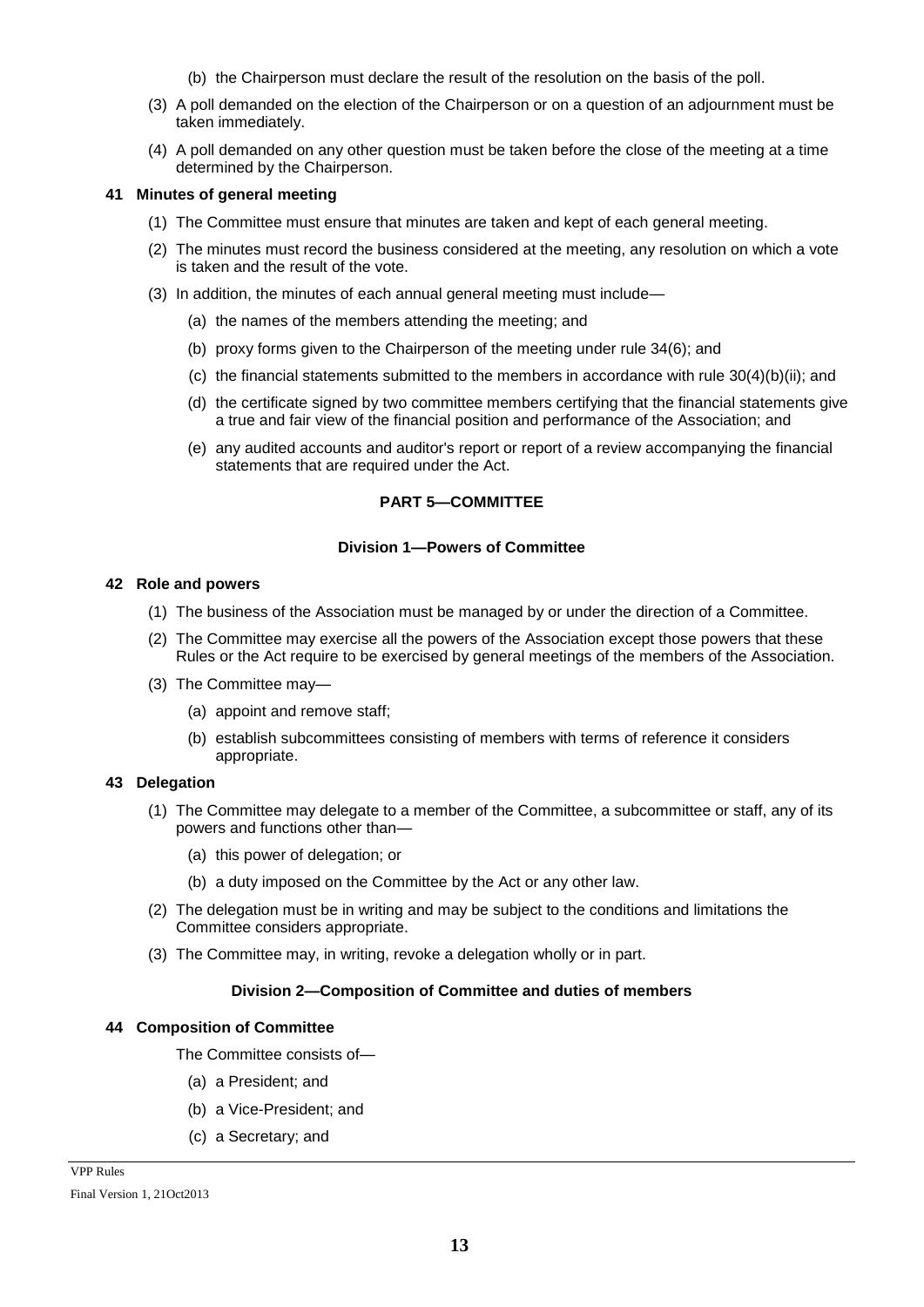- (d) a Treasurer; and
- (e) a Club Registrar, and
- (f) ordinary members (if any) elected under rule 53.

### **45 General Duties**

- (1) As soon as practicable after being elected or appointed to the Committee, each committee member must become familiar with these Rules and the Act.
- (2) The Committee is collectively responsible for ensuring that the Association complies with the Act and that individual members of the Committee comply with these Rules.
- (3) Committee members must exercise their powers and discharge their duties with reasonable care and diligence.
- (4) Committee members must exercise their powers and discharge their duties—
	- (a) in good faith in the best interests of the Association; and
	- (b) for a proper purpose.
- (5) Committee members and former committee members must not make improper use of—
	- (a) their position; or
	- (b) information acquired by virtue of holding their position—

so as to gain an advantage for themselves or any other person or to cause detriment to the Association.

#### **Note**

See also Division 3 of Part 6 of the Act which sets out the general duties of the office holders of an incorporated association.

(6) In addition to any duties imposed by these Rules, a committee member must perform any other duties imposed from time to time by resolution at a general meeting.

#### **46 President and Vice-President**

- (1) Subject to subrule (2), the President or, in the President's absence, the Vice-President is the Chairperson for any general meetings and for any committee meetings.
- (2) If the President and the Vice-President are both absent, or are unable to preside, the Chairperson of the meeting must be—
	- (a) in the case of a general meeting—a member elected by the other members present; or
	- (b) in the case of a committee meeting—a committee member elected by the other committee members present.

# **47 Secretary**

(1) The Secretary must perform any duty or function required under the Act to be performed by the secretary of an incorporated association.

#### **Example**

Under the Act, the secretary of an incorporated association is responsible for lodging documents of the association with the Registrar.

(2) The Secretary must—

(a)

- (a) keep custody of the common seal (if any) of the Association and, except for the financial records referred to in rule 70(3), all books, documents and securities of the Association in accordance with rules 72 and 75; and
- (b) subject to the Act and these Rules, provide members with access to the register of members, the minutes of general meetings and other books and documents; and
- (c) perform any other duty or function imposed on the Secretary by these Rules.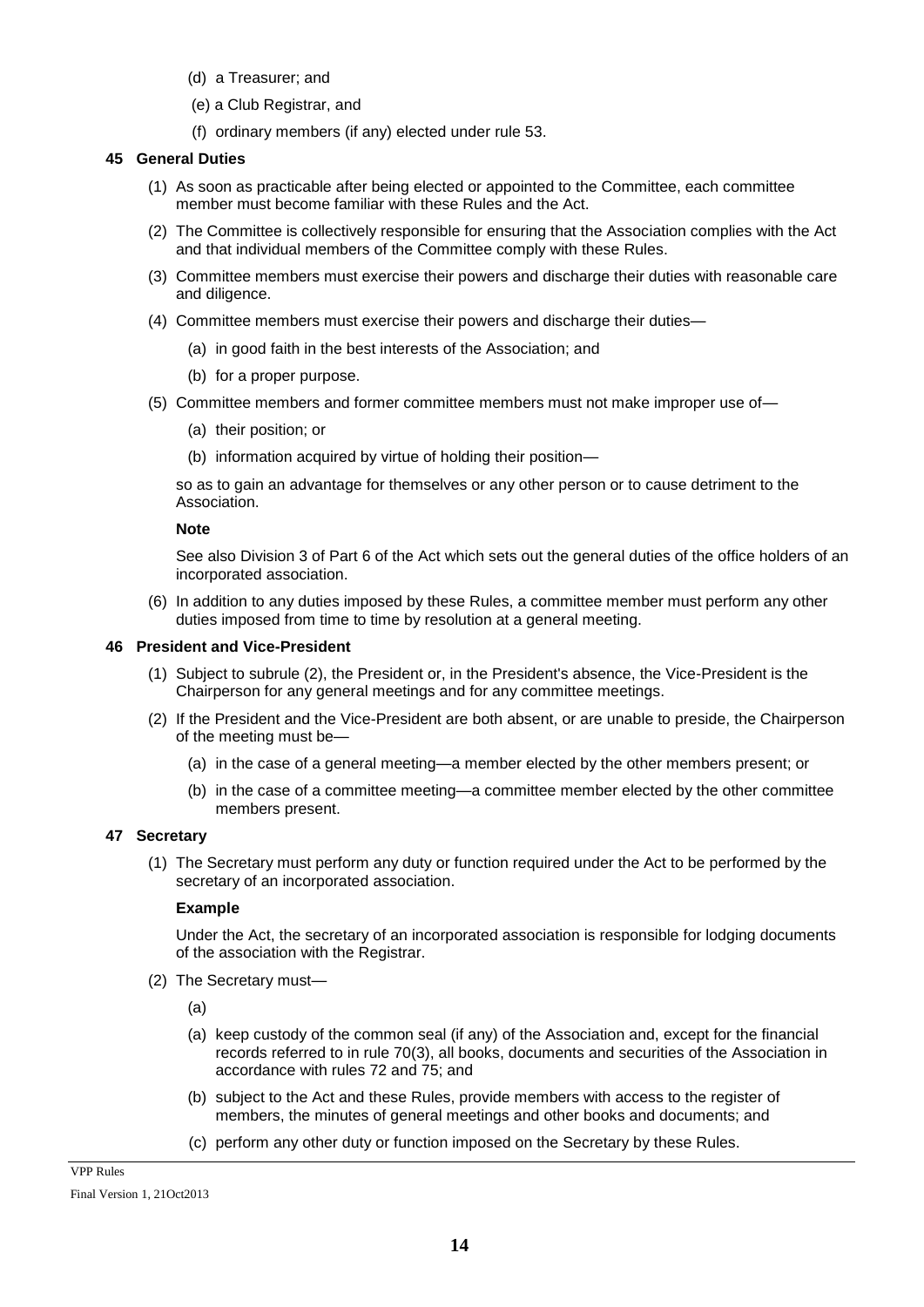(3) The Secretary must give to the Registrar notice of his or her appointment within 14 days after the appointment.

### **48 Treasurer**

- (1) The Treasurer must—
	- (a) receive all moneys paid to or received by the Association and issue receipts for those moneys in the name of the Association; and
	- (b) ensure that all moneys received are paid into the account of the Association within 5 working days after receipt; and
	- (c) make any payments authorised by the Committee or by a general meeting of the Association from the Association's funds; and
	- (d) ensure cheques are signed by at least 2 committee members.
- (2) The Treasurer must—
	- (a) ensure that the financial records of the Association are kept in accordance with the Act; and
	- (b) coordinate the preparation of the financial statements of the Association and their certification by the Committee prior to their submission to the annual general meeting of the Association.
- (3) The Treasurer must ensure that at least one other committee member has access to the accounts and financial records of the Association.

### **49 Club Registrar**

- (1) The Club Registrar must—
	- (a) maintain the register of members in accordance with rule 18.Division 3—Election of Committee members and tenure of office

### **50 Who is eligible to be a Committee member**

A member is eligible to be elected or appointed as a committee member if the member—

- (a) is 18 years or over; and
- (b) is entitled to vote at a general meeting.

### **51 Positions to be declared vacant**

- (1) This rule applies to—
	- (a) the first annual general meeting of the Association after its incorporation; or
	- (b) any subsequent annual general meeting of the Association, after the annual report and financial statements of the Association have been received.
- (2) The Chairperson of the meeting must declare all positions on the Committee vacant and hold elections for those positions in accordance with rules 51 to 54.

#### **52 Nominations**

- (1) Prior to the election of each position, the Chairperson of the meeting must call for nominations to fill that position.
- (2) An eligible member of the Association may—
	- (a) nominate himself or herself; or
	- (b) with the member's consent, be nominated by another member.
- (3) A member who is nominated for a position and fails to be elected to that position may be nominated for any other position for which an election is yet to be held.

#### **53 Election of President etc.**

(1) At the annual general meeting, separate elections must be held for each of the following positions—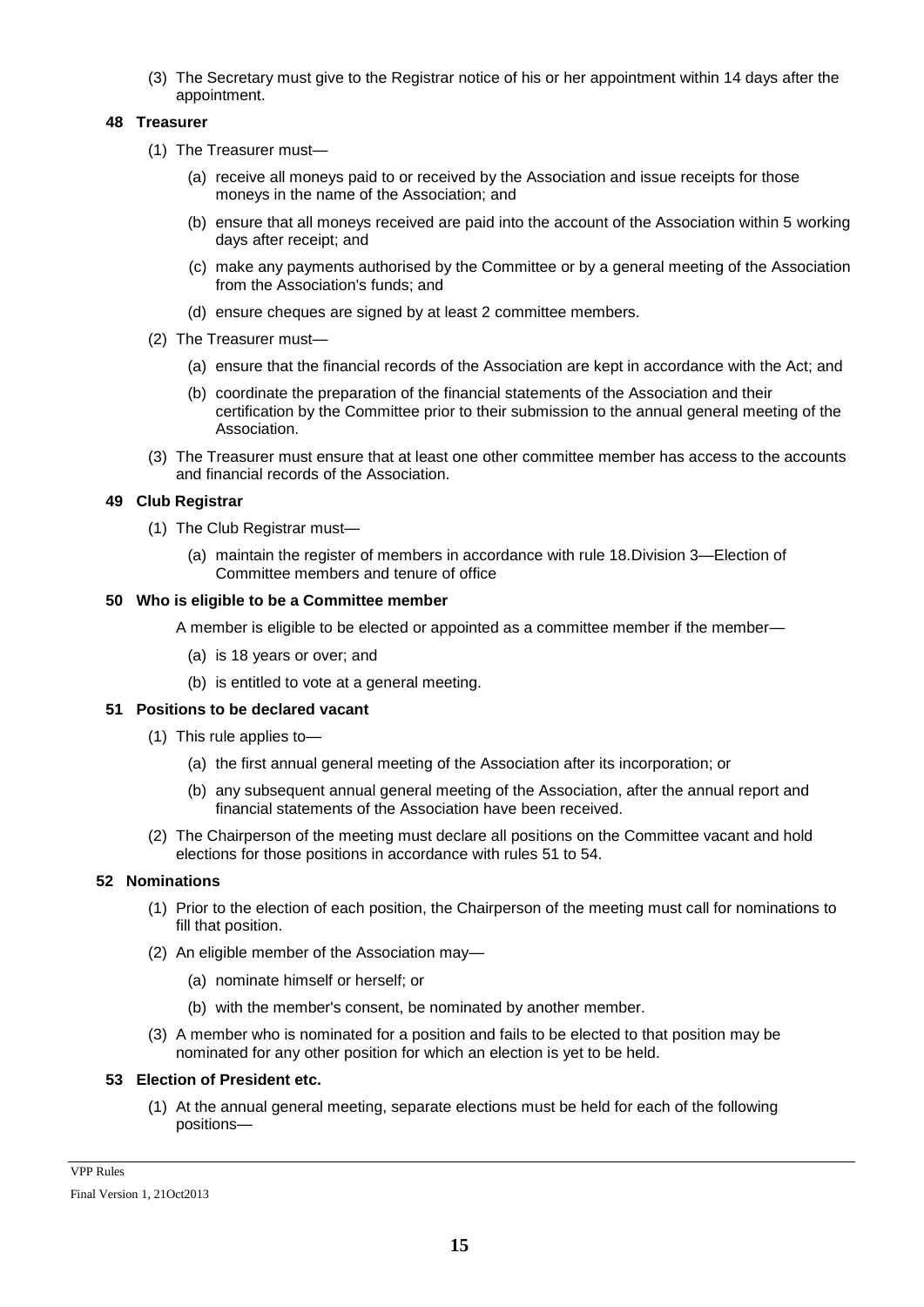- (a) President;
- (b) Vice-President;
- (c) Secretary;
- (d) Treasurer.
- (2) If only one member is nominated for the position, the Chairperson of the meeting must declare the member elected to the position.
- (3) If more than one member is nominated, a ballot must be held in accordance with rule 54.
- (4) On his or her election, the new President may take over as Chairperson of the meeting.

### **54 Election of ordinary members**

- (1) The annual general meeting must by resolution decide the number of ordinary members of the Committee (if any) it wishes to hold office for the next year.
- (2) A single election may be held to fill all of those positions.
- (3) If the number of members nominated for the position of ordinary committee member is less than or equal to the number to be elected, the Chairperson of the meeting must declare each of those members to be elected to the position.
- (4) If the number of members nominated exceeds the number to be elected, a ballot must be held in accordance with rule 54.

### **55 Ballot**

- (1) If a ballot is required for the election for a position, the Chairperson of the meeting must appoint a member to act as returning officer to conduct the ballot.
- (2) The returning officer must not be a member nominated for the position.
- (3) Before the ballot is taken, each candidate may make a short speech in support of his or her election.
- (4) The election must be by secret ballot.
- (5) The returning officer must give a blank piece of paper to—
	- (a) each member present in person; and
	- (b) each proxy appointed by a member.

#### **Example**

If a member has been appointed the proxy of 5 other members, the member must be given 6 ballot papers—one for the member and one each for the other members.

- (6) If the ballot is for a single position, the voter must write on the ballot paper the name of the candidate for whom they wish to vote.
- (7) If the ballot is for more than one position—
	- (a) the voter must write on the ballot paper the name of each candidate for whom they wish to vote;
	- (b) the voter must not write the names of more candidates than the number to be elected.
- (8) Ballot papers that do not comply with subrule (7)(b) are not to be counted.
- (9) Each ballot paper on which the name of a candidate has been written counts as one vote for that candidate.
- (10) The returning officer must declare elected the candidate or, in the case of an election for more than one position, the candidates who received the most votes.
- (11) If the returning officer is unable to declare the result of an election under subrule (10) because 2 or more candidates received the same number of votes, the returning officer must—
	- (a) conduct a further election for the position in accordance with subrules (4) to (10) to decide which of those candidates is to be elected; or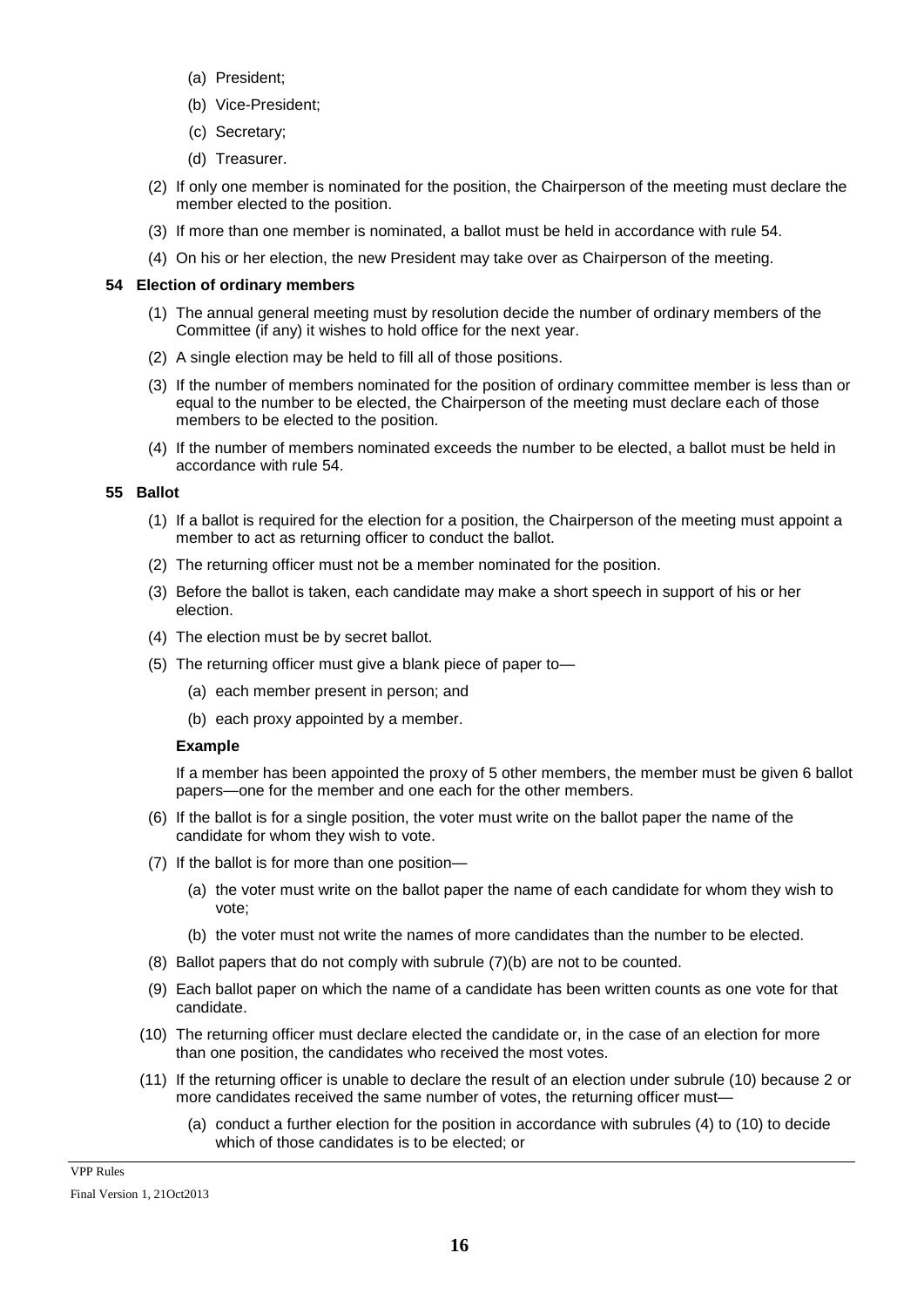(b) with the agreement of those candidates, decide by lot which of them is to be elected.

## **Examples**

The choice of candidate may be decided by the toss of a coin, drawing straws or drawing a name out of a hat.

### **56 Term of office**

- (1) Subject to subrule (3) and rule 56, a committee member holds office until the positions of the Committee are declared vacant at the next annual general meeting.
- (2) A committee member may be re-elected.
- (3) A general meeting of the Association may—
	- (a) by special resolution remove a committee member from office; and
	- (b) elect an eligible member of the Association to fill the vacant position in accordance with this Division.
- (4) A member who is the subject of a proposed special resolution under subrule (3)(a) may make representations in writing to the Secretary or President of the Association (not exceeding a reasonable length) and may request that the representations be provided to the members of the Association.
- (5) The Secretary or the President may give a copy of the representations to each member of the Association or, if they are not so given, the member may require that they be read out at the meeting at which the special resolution is to be proposed.

### **57 Vacation of office**

- (1) A committee member may resign from the Committee by written notice addressed to the Committee.
- (2) A person ceases to be a committee member if he or she—
	- (a) ceases to be a member of the Association; or
	- (b) fails to attend 3 consecutive committee meetings (other than special or urgent committee meetings) without leave of absence under rule 67; or
	- (c) otherwise ceases to be a committee member by operation of section 78 of the Act.

#### **Note**

A Committee member may not hold the office of secretary if they do not reside in Australia.

#### **58 Filling casual vacancies**

- (1) The Committee may appoint an eligible member of the Association to fill a position on the Committee that—
	- (a) has become vacant under rule 56; or
	- (b) was not filled by election at the last annual general meeting.
- (2) If the position of Secretary becomes vacant, the Committee must appoint a member to the position within 14 days after the vacancy arises.
- (3) Rule 55 applies to any committee member appointed by the Committee under subrule (1) or (2).
- (4) The Committee may continue to act despite any vacancy in its membership.

#### **Division 4—Meetings of Committee**

# **59 Meetings of Committee**

(1) The Committee must meet at least 4 times in each year at the dates, times and places determined by the Committee.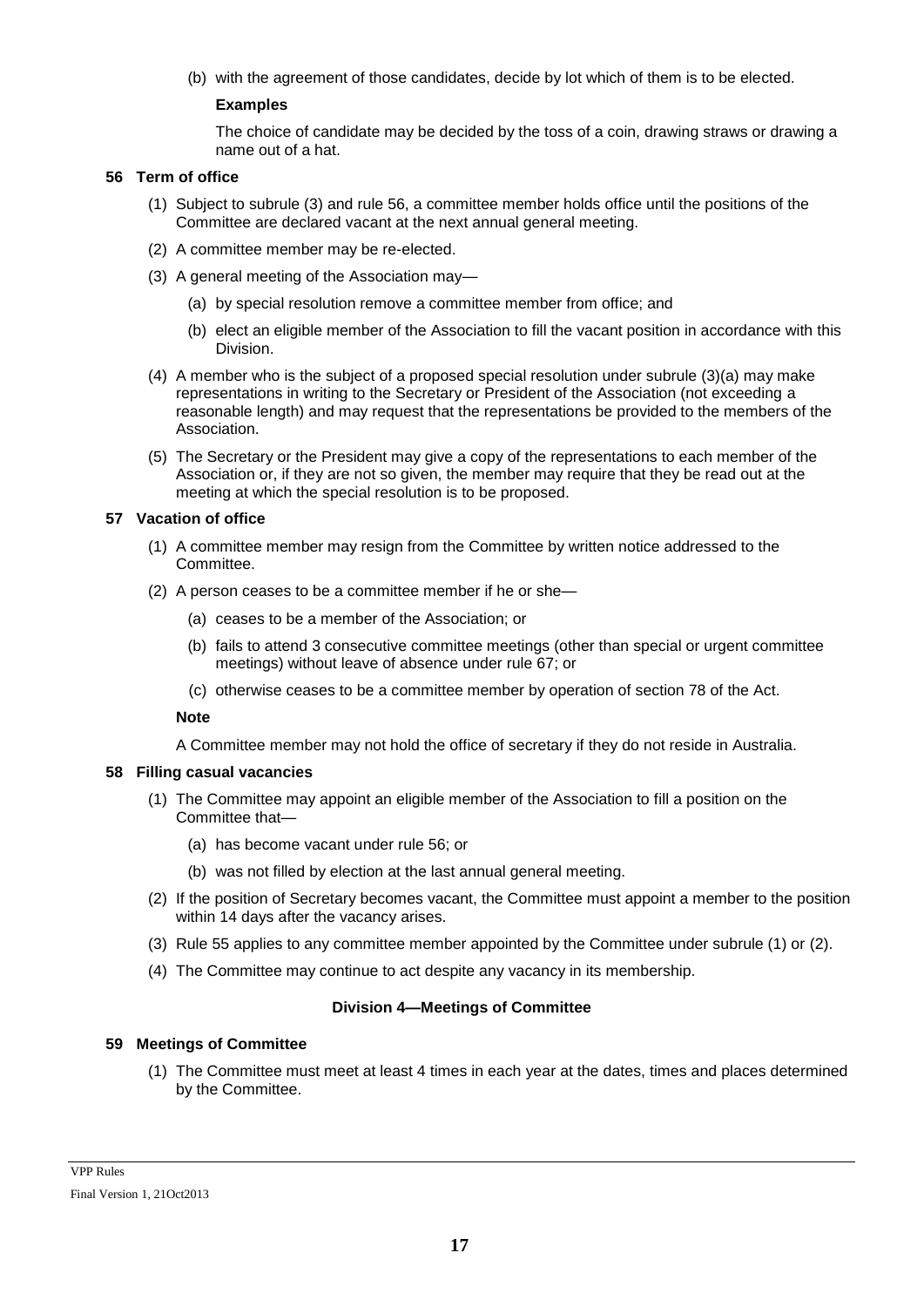- (2) The date, time and place of the first committee meeting must be determined by the members of the Committee as soon as practicable after the annual general meeting of the Association at which the members of the Committee were elected.
- (3) Special committee meetings may be convened by the President or by any 4 members of the Committee.

## **60 Notice of meetings**

- (1) Notice of each committee meeting must be given to each committee member no later than 7 days before the date of the meeting.
- (2) Notice may be given of more than one committee meeting at the same time.
- (3) The notice must state the date, time and place of the meeting.
- (4) If a special committee meeting is convened, the notice must include the general nature of the business to be conducted.
- (5) The only business that may be conducted at the meeting is the business for which the meeting is convened.

# **61 Urgent meetings**

- (1) In cases of urgency, a meeting can be held without notice being given in accordance with rule 59 provided that as much notice as practicable is given to each committee member by the quickest means practicable.
- (2) Any resolution made at the meeting must be passed by an absolute majority of the Committee.
- (3) The only business that may be conducted at an urgent meeting is the business for which the meeting is convened.

#### **62 Procedure and order of business**

- (1) The procedure to be followed at a meeting of a Committee must be determined from time to time by the Committee.
- (2) The order of business may be determined by the members present at the meeting.

#### **63 Use of technology**

- (1) A committee member who is not physically present at a committee meeting may participate in the meeting by the use of technology that allows that committee member and the committee members present at the meeting to clearly and simultaneously communicate with each other.
- (2) For the purposes of this Part, a committee member participating in a committee meeting as permitted under subrule (1) is taken to be present at the meeting and, if the member votes at the meeting, is taken to have voted in person.

#### **64 Quorum**

- (1) No business may be conducted at a Committee meeting unless a quorum is present.
- (2) The quorum for a committee meeting is the presence (in person or as allowed under rule 62) of a majority of the committee members holding office.
- (3) If a quorum is not present within 30 minutes after the notified commencement time of a committee meeting—
	- (a) in the case of a special meeting—the meeting lapses;
	- (b) in any other case—the meeting must be adjourned to a date no later than 14 days after the adjournment and notice of the time, date and place to which the meeting is adjourned must be given in accordance with rule 59.

# **65 Voting**

- (1) On any question arising at a committee meeting, each committee member present at the meeting has one vote.
- (2) A motion is carried if a majority of committee members present at the meeting vote in favour of the motion.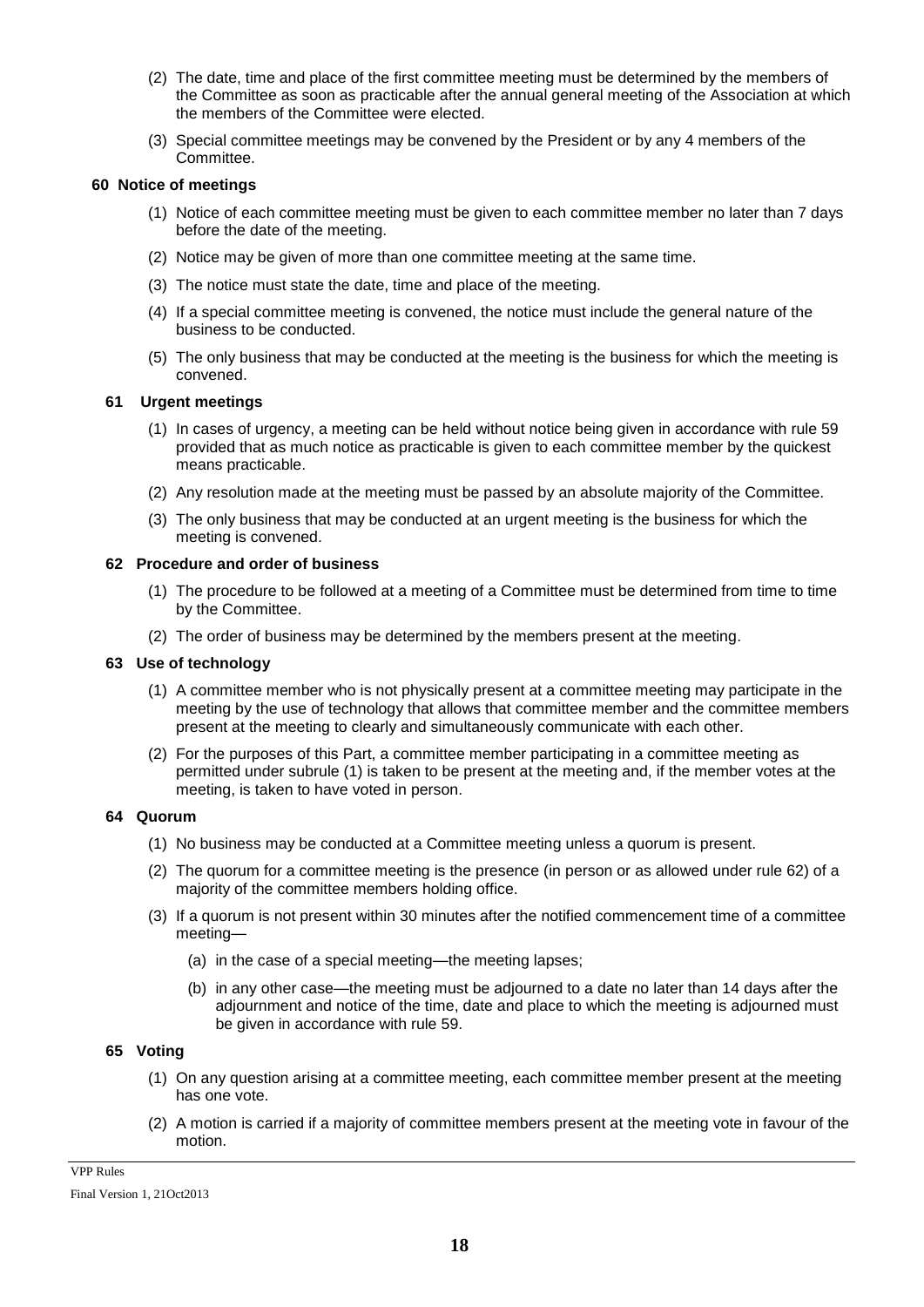- (3) Subrule (2) does not apply to any motion or question which is required by these Rules to be passed by an absolute majority of the Committee.
- (4) If votes are divided equally on a question, the Chairperson of the meeting has a second or casting vote.
- (5) Voting by proxy is not permitted.

## **66 Conflict of interest**

- (1) A committee member who has a material personal interest in a matter being considered at a committee meeting must disclose the nature and extent of that interest to the Committee.
- (2) The member—
	- (a) must not be present while the matter is being considered at the meeting; and
	- (b) must not vote on the matter.

### **Note**

Under section 81(3) of the Act, if there are insufficient committee members to form a quorum because a member who has a material personal interest is disqualified from voting on a matter, a general meeting may be called to deal with the matter.

- (3) This rule does not apply to a material personal interest—
	- (a) that exists only because the member belongs to a class of persons for whose benefit the Association is established; or
	- (b) that the member has in common with all, or a substantial proportion of, the members of the Association.

### **67 Minutes of meeting**

- (1) The Committee must ensure that minutes are taken and kept of each committee meeting.
- (2) The minutes must record the following—
	- (a) the names of the members in attendance at the meeting;
	- (b) the business considered at the meeting;
	- (c) any resolution on which a vote is taken and the result of the vote;
	- (d) any material personal interest disclosed under rule 65.

#### **68 Leave of absence**

- (1) The Committee may grant a committee member leave of absence from committee meetings for a period not exceeding 3 months.
- (2) The Committee must not grant leave of absence retrospectively unless it is satisfied that it was not feasible for the committee member to seek the leave in advance.

# **PART 6—FINANCIAL MATTERS**

# **69 Source of funds**

The funds of the Association may be derived from joining fees, annual subscriptions, donations, fund-raising activities, grants, interest and any other sources approved by the Committee.

#### **70 Management of funds**

- (1) The Association must open an account with a financial institution from which all expenditure of the Association is made and into which all of the Association's revenue is deposited.
- (2) Subject to any restrictions imposed by a general meeting of the Association, the Committee may approve expenditure on behalf of the Association.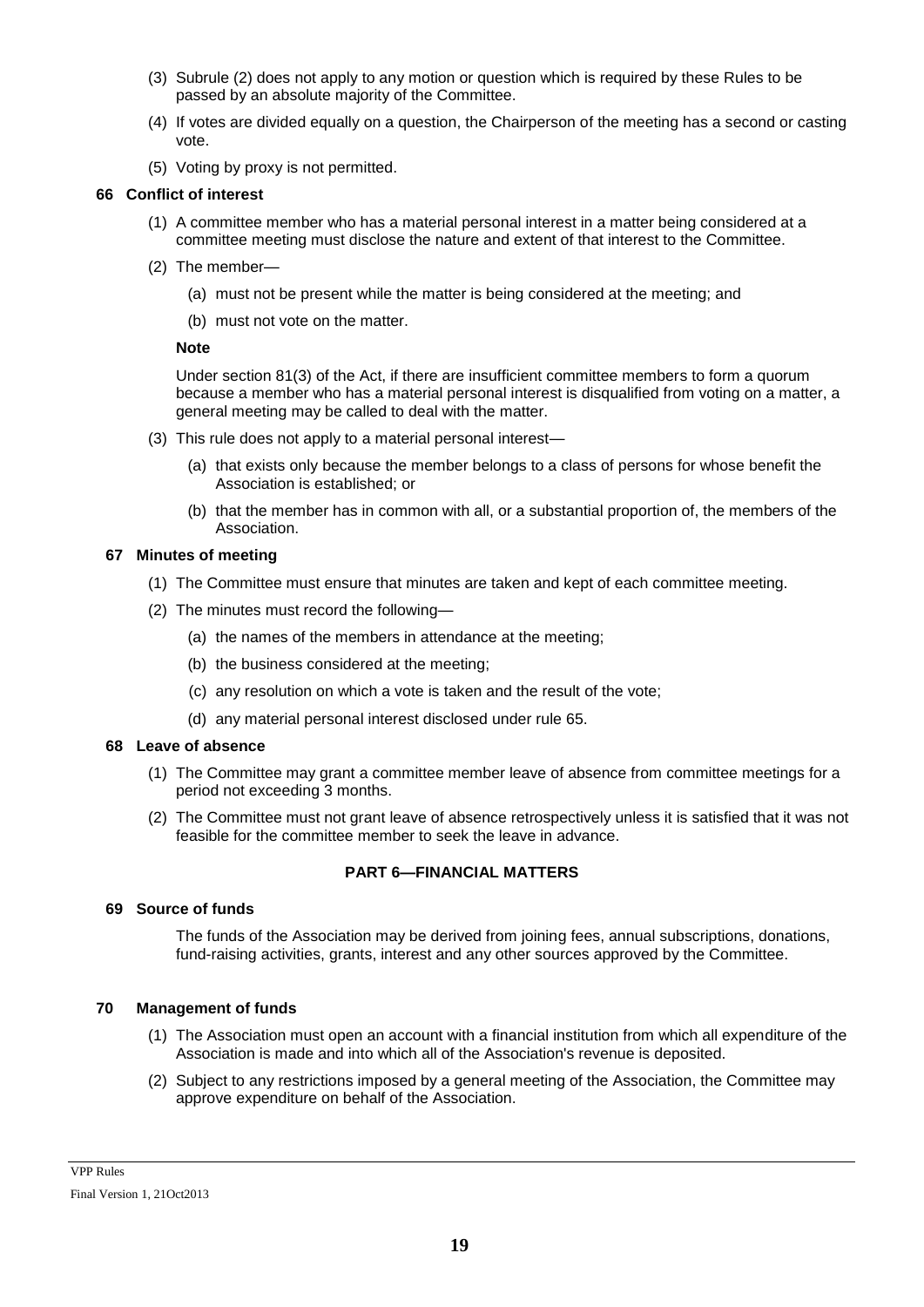- (3) The Committee may authorise the Treasurer to expend funds on behalf of the Association (including by electronic funds transfer) up to a specified limit without requiring approval from the Committee for each item on which the funds are expended.
- (4) All cheques, drafts, bills of exchange, promissory notes and other negotiable instruments must be signed by 2 committee members.
- (5) All funds of the Association must be deposited into the financial account of the Association no later than 5 working days after receipt.
- (6) With the approval of the Committee, the Treasurer may maintain a cash float provided that all money paid from or paid into the float is accurately recorded at the time of the transaction.

### **71 Financial records**

- (1) The Association must keep financial records that—
	- (a) correctly record and explain its transactions, financial position and performance; and
	- (b) enable financial statements to be prepared as required by the Act.
- (2) The Association must retain the financial records for 7 years after the transactions covered by the records are completed.
- (3) The Treasurer must keep in his or her custody, or under his or her control—
	- (a) the financial records for the current financial year; and
	- (b) any other financial records as authorised by the Committee.

### **72 Financial statements**

- (1) For each financial year, the Committee must ensure that the requirements under the Act relating to the financial statements of the Association are met.
- (2) Without limiting subrule (1), those requirements include—
	- (a) the preparation of the financial statements;
	- (b) if required, the review or auditing of the financial statements;
	- (c) the certification of the financial statements by the Committee;
	- (d) the submission of the financial statements to the annual general meeting of the Association;
	- (e) the lodgement with the Registrar of the financial statements and accompanying reports, certificates, statements and fee.

# **PART 7—GENERAL MATTERS**

# **73 Common seal**

- (1) The Association may have a common seal.
- (2) If the Association has a common seal—
	- (a) the name of the Association must appear in legible characters on the common seal;
	- (b) a document may only be sealed with the common seal by the authority of the Committee and the sealing must be witnessed by the signatures of two committee members;
	- (c) the common seal must be kept in the custody of the Secretary.

# **74 Registered address**

The registered address of the Association is—

- (a) the address determined from time to time by resolution of the Committee; or
- (b) if the Committee has not determined an address to be the registered address—the postal address of the Secretary.

# **75 Notice requirements**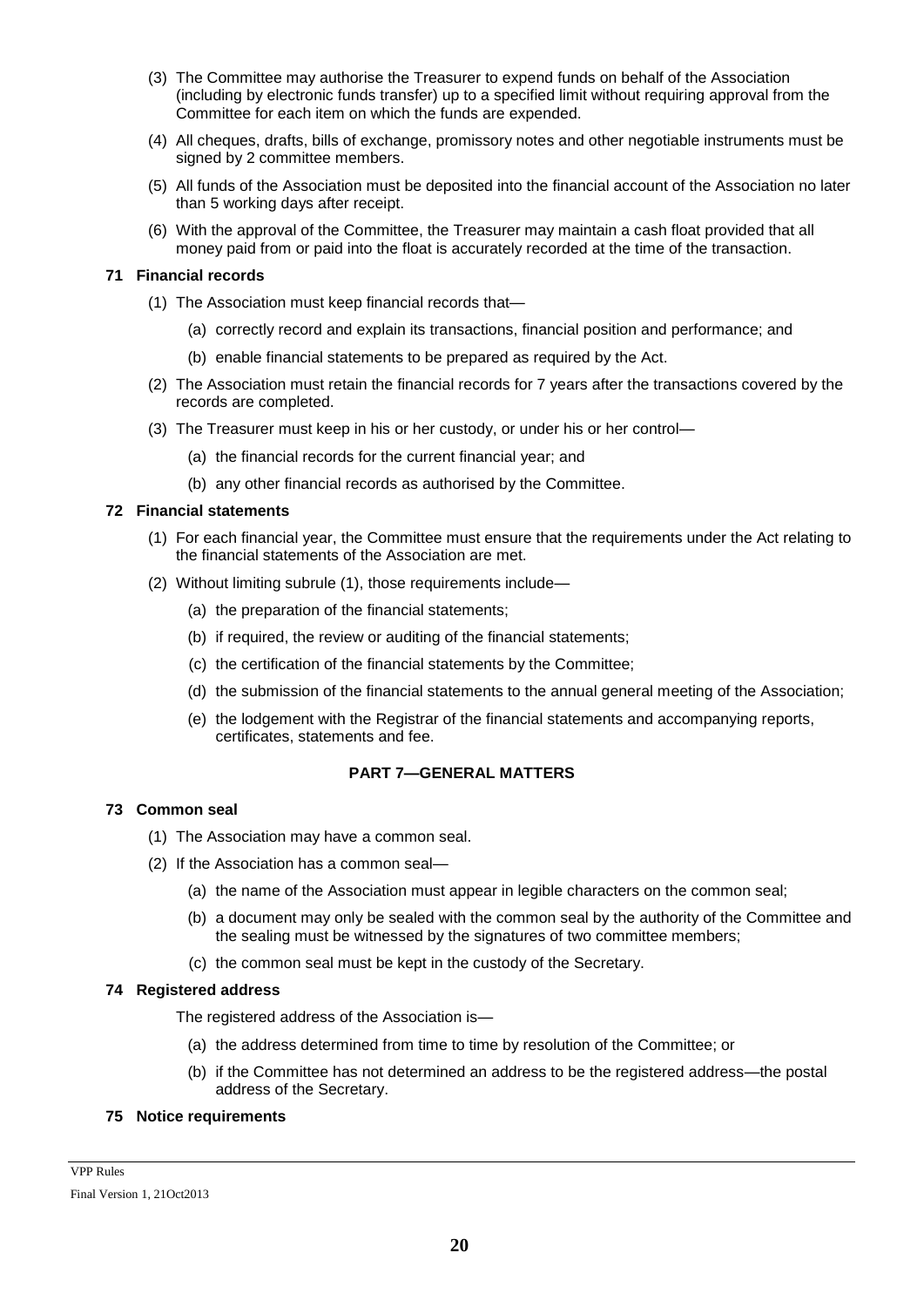- (1) Any notice required to be given to a member or a committee member under these Rules may be given—
	- (a) by handing the notice to the member personally; or
	- (b) by sending it by post to the member at the address recorded for the member on the register of members; or
	- (c) by email or facsimile transmission.
- (2) Subrule (1) does not apply to notice given under rule 60.
- (3) Any notice required to be given to the Association or the Committee may be given—
	- (a) by handing the notice to a member of the Committee; or
	- (b) by sending the notice by post to the registered address; or
	- (c) by leaving the notice at the registered address; or
	- (d) if the Committee determines that it is appropriate in the circumstances—
		- (i) by email to the email address of the Association or the Secretary; or
		- (ii) by facsimile transmission to the facsimile number of the Association.

### **76 Custody and inspection of books and records**

- (1) Members may on request inspect free of charge—
	- (a) the register of members;
	- (b) the minutes of general meetings;
	- (c) subject to subrule (2), the financial records, books, securities and any other relevant document of the Association, including minutes of Committee meetings.

#### **Note**

See note following rule 18 for details of access to the register of members.

- (2) The Committee may refuse to permit a member to inspect records of the Association that relate to confidential, personal, employment, commercial or legal matters or where to do so may be prejudicial to the interests of the Association.
- (3) The Committee must on request make copies of these rules available to members and applicants for membership free of charge.
- (4) Subject to subrule (2), a member may make a copy of any of the other records of the Association referred to in this rule and the Association may charge a reasonable fee for provision of a copy of such a record.
- (5) For purposes of this rule—

*relevant documents* means the records and other documents, however compiled, recorded or stored, that relate to the incorporation and management of the Association and includes the following—

- (a) its membership records;
- (b) its financial statements;
- (c) its financial records;
- (d) records and documents relating to transactions, dealings, business or property of the Association.

### **77 Winding up and cancellation**

- (1) The Association may be wound up voluntarily by special resolution.
- (2) In the event of the winding up or the cancellation of the incorporation of the Association, the surplus assets of the Association must not be distributed to any members or former members of the Association.